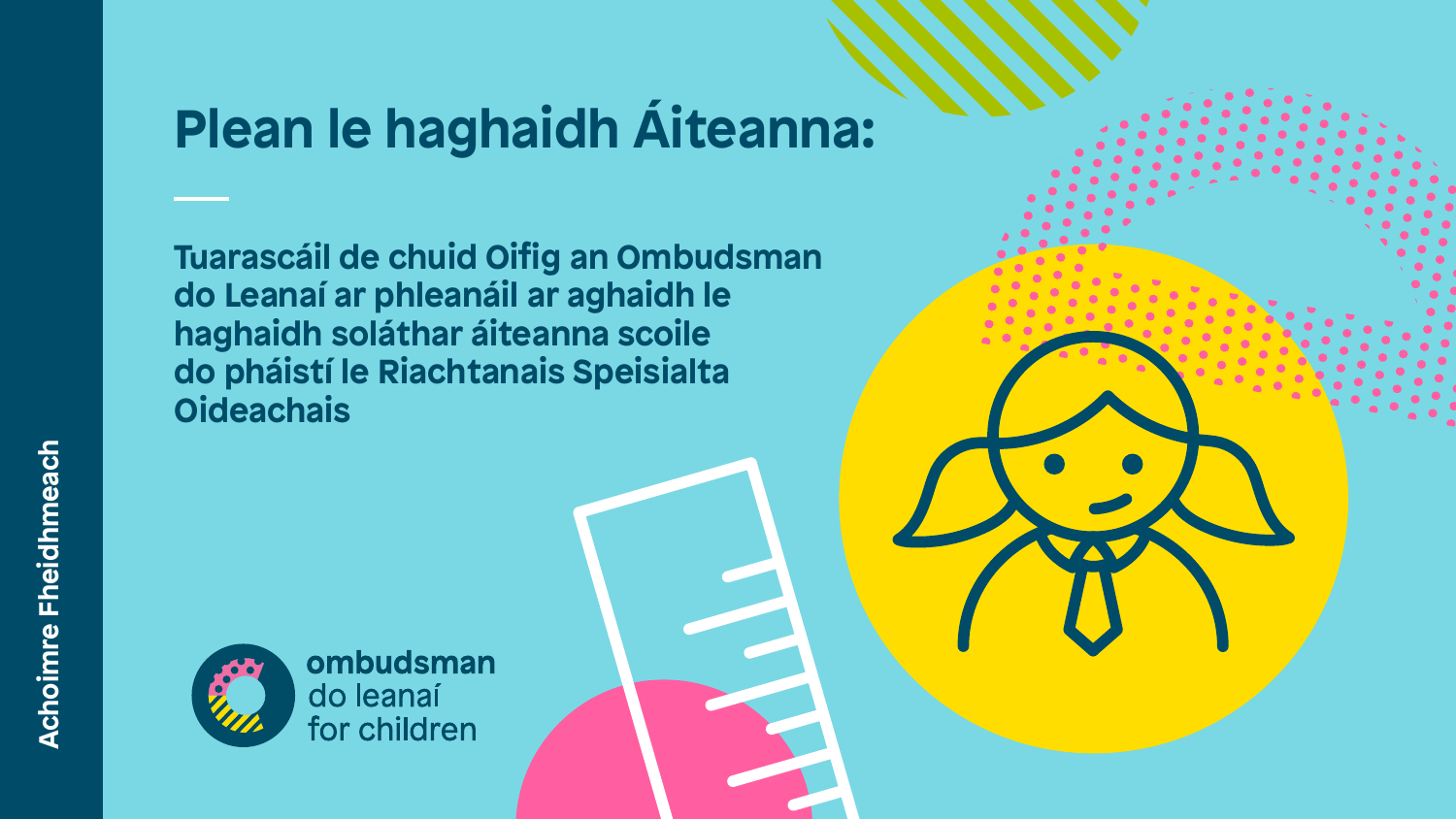- **1. Brollach ón Ombudsman do Leanaí**
- **2. Ráiteas ón Roinn Oideachais**
- **3. Maidir leis an OCO**
- **4. Maidir leis an Tuarascáil seo**
- **5. Dearcadh na dTeaghlach**
- **6. Moltaí**



## **Clár na nÁbhar**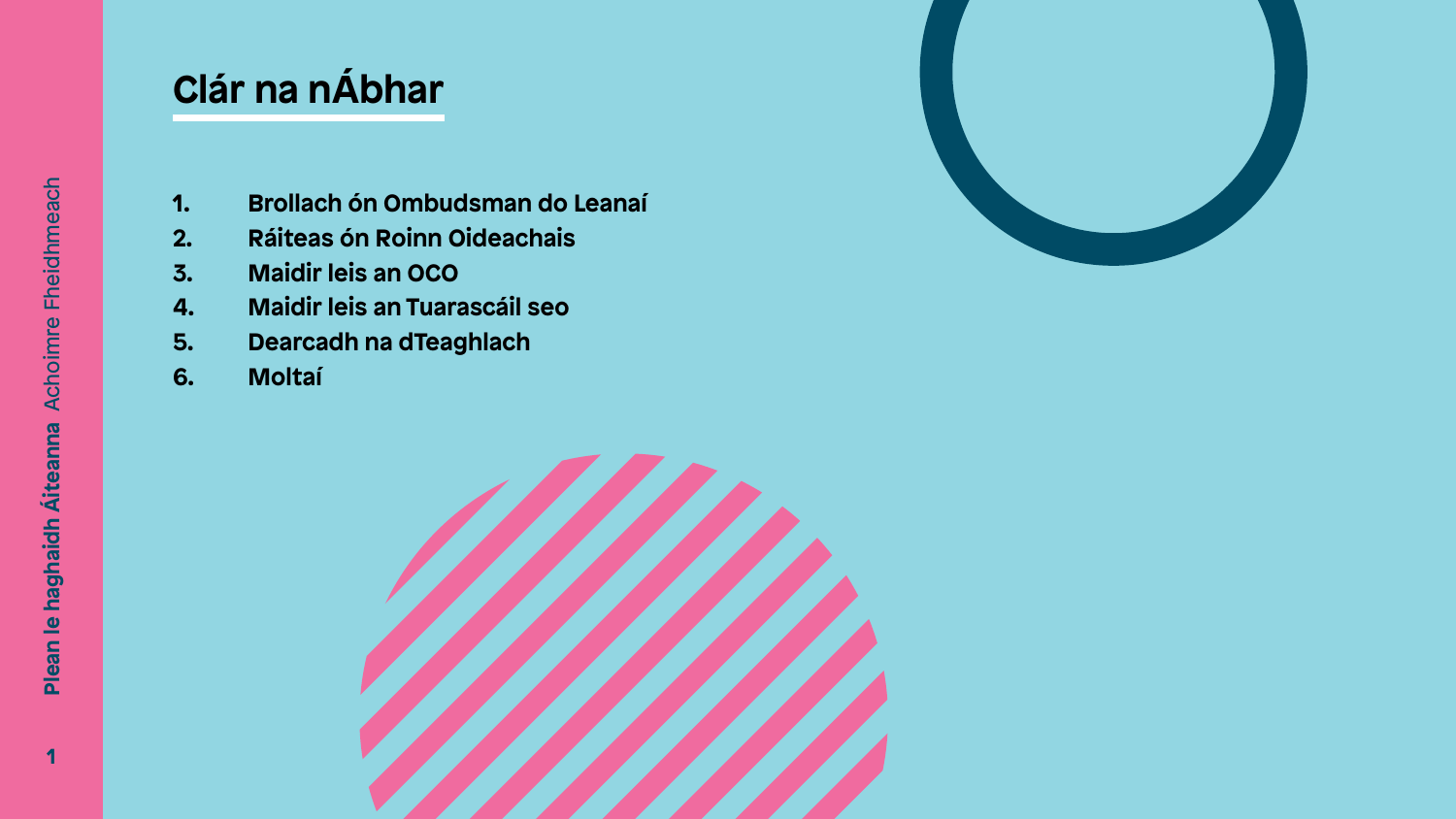### **1. Brollach ón Ombudsman do Leanaí, Dr. Niall Muldoon**

Chuir mé tús leis an tuarascáil seo, Plean d'Áiteanna, agus mé ag súil leis an athbhreithniú ar alt 37A den Acht Oideachais 1998 atá á dhéanamh i láthair na huaire, agus i ndiaidh gearáin a cuireadh chuig ár nOifig maidir le leanaí a bhfuil Riachtanais Speisialta Oideachais acu (RSO) nach bhfuil ábalta áiteanna scoile ag an mbunleibhéal agus ag an iar-bhunleibhéal a fáil go tráthúil, gar dá dtithe. Is teip shoiléir é sin ar thaobh an Stáit, a bhfuil an oibleagáid air ceart chun oideachais gach linbh a urramú, a chosaint agus a chomhlíonadh. Agus an píosa oibre sin á dhéanamh againn, bheartaíomar tuiscint a fháil ar conas a dhéanann an Stát pleananna maidir le soláthar

Tá maoiniú méadaithe ag an Roinn Oideachais do go leor gnéithe den soláthar oideachais do leanaí a bhfuil RSO acu. Ina theannta sin, tá obair shuntasach déanta ag an Roinn Oideachais chun feabhas a chur ar bhailiú sonraí agus ar oibriú tras-aonad sa réimse seo le dhá bhliain anuas. Cé go gcuirtear fáilte roimhe sin agus gur cuireadh níos mó áiteanna scoile ar fáil don chohórt sin leanaí dá bharr, is cosúil go bhfuil 'éagothroime' ann fós idir an riachtanas réamh-mheasta agus soláthar iarbhír áiteanna scoile do leanaí a bhfuil RSO acu.







áiteanna scoile do leanaí a bhfuil RSO acu agus, leis sin, cén fáth a mbíonn deacrachtaí suntasacha ag tuismitheoirí áit scoile oiriúnach a fháil sa cheantar áitiúil dá leanaí. Chuamar i dteagmháil leis an Roinn Oideachais (RO) agus leis an gComhairle Náisiúnta um Oideachas Speisialta (NCSE) agus ní mór dom buíochas a ghabháil leo as a n-oscailteacht agus a gcomhoibriú le 12 mhí anuas. Bhuaileamar le tuismitheoirí, príomhoidí scoile, dlíodóirí, lucht acadúil, grúpaí abhcóideachta, eagraíochtaí reachtúla agus neamhrialtasacha chomh maith chun a dtuiscint ar an bpróiseas pleanála agus ar an tionchar a d'fhéadfadh a bheith ag easpa áiteanna scoile ar leanbh agus ar theaghlach a fháil. Ba mhaith liom buíochas a ghabháil leosan freisin as an ionchur ríthábhachtach a thug siad dár gcuid oibre chun an tuarascáil seo a ullmhú. In ainneoin na sonraí atá ar fáil don Roinn Oideachais agus a cuid oibre chun riachtanas a réamh-mheas, is léir go bhfuil easnaimh i gcumas an chórais áiteanna oiriúnacha a sholáthar ar bhealach réamhghníomhach agus tráthúil do dhaonra eolach scoláirí a bhfuil RSO acu laistigh den chóras oideachais agus atá ar tí dul isteach sa chóras oideachais. Mar thoradh air sin, tá an córas i staid fhrithghníomhach nuair a thagann cásanna chun cinn ina dtugann tuismitheoirí le fios nach féidir leo áit chuí scoile a fháil dá leanaí. Maidir leis sin, thugamar faoi deara, i gcás ina bhfuil diagnóis ag leanbh agus moladh do shocrúchán speisialtóra, go bhféadfadh an córas titim ar gcúl ina fhreagra. Maidir le leanaí a bhfuil cónaí orthu i soláthar i 'mbaill dhubha', go háirithe i mBaile Átha Cliath agus i gCorcaigh, d'fhéadfaí go dteipfeadh ar an gcóras ina fhreagra. Níl sé inghlactha go dtarlódh teipeanna dá leithéid.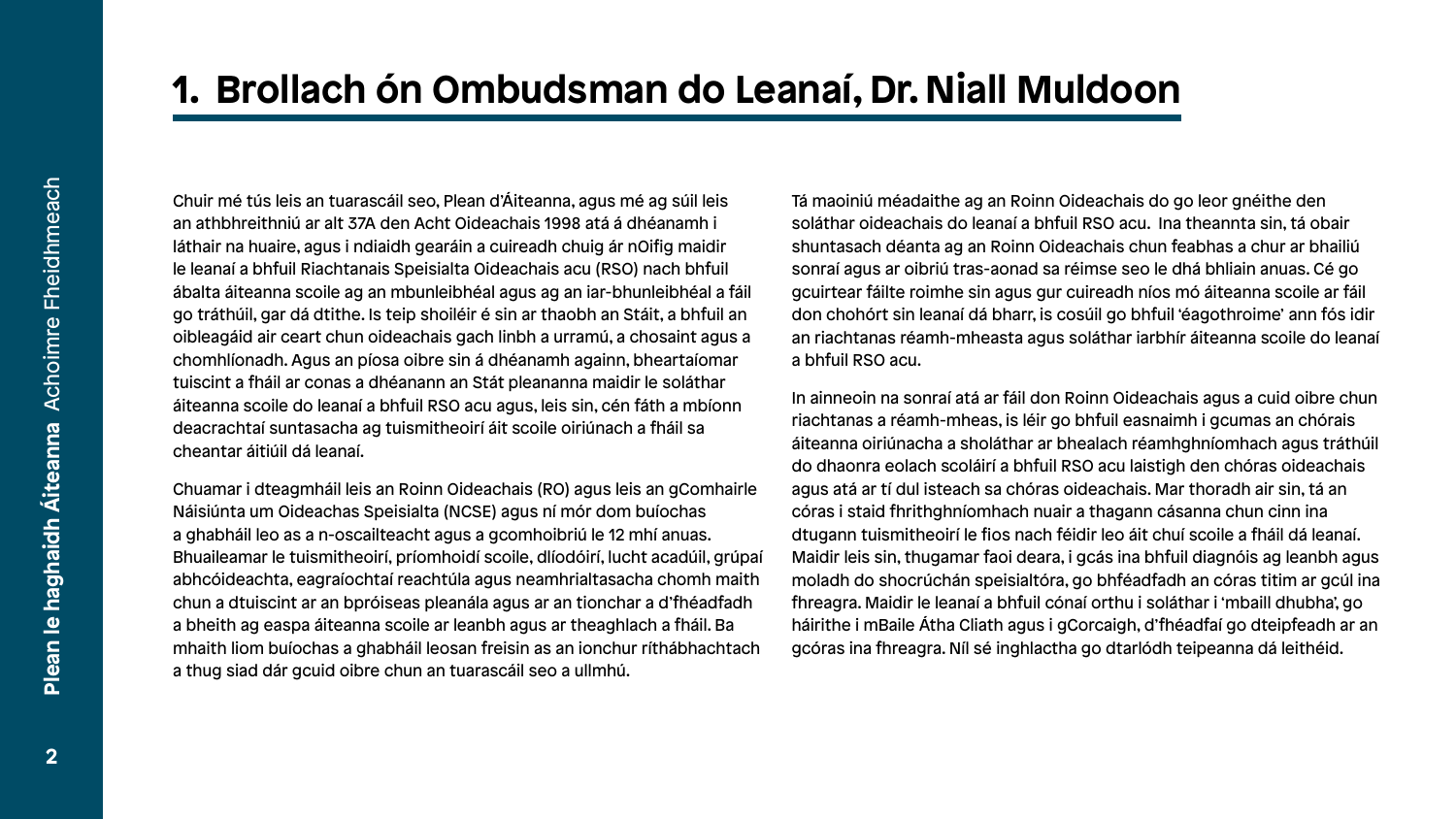Ba cheart go mbainfeadh gach cinneadh agus gníomh a dhéanfar ón am seo amach le córas láidir cuimsitheach oideachais a chruthú, lena an infheistíocht shuntasach atá déanta go dtí seo, ní mór dúinn an córas oideachais ina iomláine a athshamhlú má tá leanaí a bhfuil RSO acu chun lántairbhe a bhaint as a gceart chun oideachais. Agus é sin á dhéanamh, ní mór dúinn tabhairt faoi chuimsitheacht mar phróiseas seachas féachaint uirthi mar idéal seasta insroichte. Maidir leis sin, beartaíonn an Coiste CRPD go mbeidh cuimsiú iomlán mar 'thoradh ar phróiseas um thiomantas leanúnach agus réamhghníomhach chun deireadh a chur le bacainní lena gcuirtear bac ar an gceart chun oideachais, mar aon le hathruithe ar chultúr, ar bheartas agus ar chleachtas scoileanna rialta chun freastal ar gach scoláire agus iad a chuimsiú ar bhealach éifeachtach'.

Níl an chomhairle bheartais ar Scoileanna Speisialta agus Ranganna Speisialta, mar a gheall an NCSE in 2019, curtha ar fáil go fóill. Táim buartha go bhfuil an mhoill sin ag cur leis an deighilt leanúnach leanaí a bhfuil RSO acu ón oideachas príomhshrutha, rud a thagann salach ar oibleagáidí an Stáit faoi Choinbhinsiún na Náisiún Aontaithe ar Chearta Daoine faoi Mhíchumas (UNCRPD) chun foráil a dhéanamh i leith córas cuimsitheach oideachais. Táim buartha freisin má leanann an Roinn ar aghaidh ag cruthú réiteach ina gcuimsítear gné éigin den deighilt, go n-éireoidh sé níos deacra iad a nochtadh amach anseo, beag beann ar pé rud a mholtar i gcomhairle bheartais an NCSE. dtabharfar an tacaíocht iomlán chéanna dár leanaí go léir. Cé go n-admhaím Sláinte (FSS san áireamh) agus Leanaí i gceist leis sin agus beidh sé ríthábhachtach chun cuidiú leis na leanaí sin a n-acmhainn a uasmhéadú laistigh den chóras oideachais. Ba chóir go mbeadh comhoibriú dá leithéid idir Ranna le feiceáil san athbhreithniú ar an reachtaíocht sa réimse seo. Tá an tAcht um Oideachas do Dhaoine a bhfuil Riachtanais Speisialta Oideachais Acu 2004 (Acht EPSEN) agus Alt 37A den Acht Oideachais 1998 á n-athbhreithniú faoi láthair. Táim ag súil agus ag dréim go dtabharfar aird chuí san athbhreithniú ar Acht EPSEN ar fhorálacha ábhartha an Achta um Míchumas 2005 ós rud é gur dearadh an dá phíosa reachtaíochta sin chun oibriú i gcomhar lena chéile. Níor cheart go gcuirfí bac ar an Acht um Míchumas a bhreithniú i gcomhthéacs an athbhreithnithe ar Acht EPSEN mar gheall go bhfuil freagracht ar Ranna éagsúla as na píosaí reachtaíochta sin.

Forbairt an-dearfach le déanaí sa réimse seo is ea rannpháirtíocht Roinn an Taoisigh, a bhfuil soláthar struchtúr comhleanúnach á chomhordú aige anois lena chur ar chumas leanaí agus daoine óga rochtain a fháil ar mheasúnuithe agus ar thacaíochtaí teiripeacha. Beidh comhoibriú idir an Roinn Oideachais,

Ciallaíonn cineál díláraithe ár gcórais oideachais, cé go bhfuil ról ceannasach ag an Roinn Oideachais, go mbraitheann sé go mór ar chomhaontú na bpátrún scoile, na mbord bainistíochta agus na bpríomhoidí chun áiteanna scoile a sholáthar do leanaí a bhfuil RSO acu. Mar gheall ar an neamhspleáchas a thugtar do scoileanna i gcóras oideachais na hÉireann, ní féidir leis an Roinn Oideachais a éileamh go n-osclóidh scoil rang speisialta nó go nglacfaidh sí le scoláirí breise a bhfuil RSO acu. Táim ag labhairt ó bhí 2015 ann, lena n-áirítear le Coiste NA um Chearta an Linbh, faoin ngá atá leis an gcothromaíocht idir maoirseacht an Rialtais láir ar oideachas agus neamhspleáchas scoileanna a athchalabrú. Ní mór an t-athchalabrú sin a dhéanamh lena chinntiú go nglacfaidh an Stát leibhéal cuí freagrachta as cearta leanaí a chur chun cinn agus a chosaint laistigh den chóras oideachais.

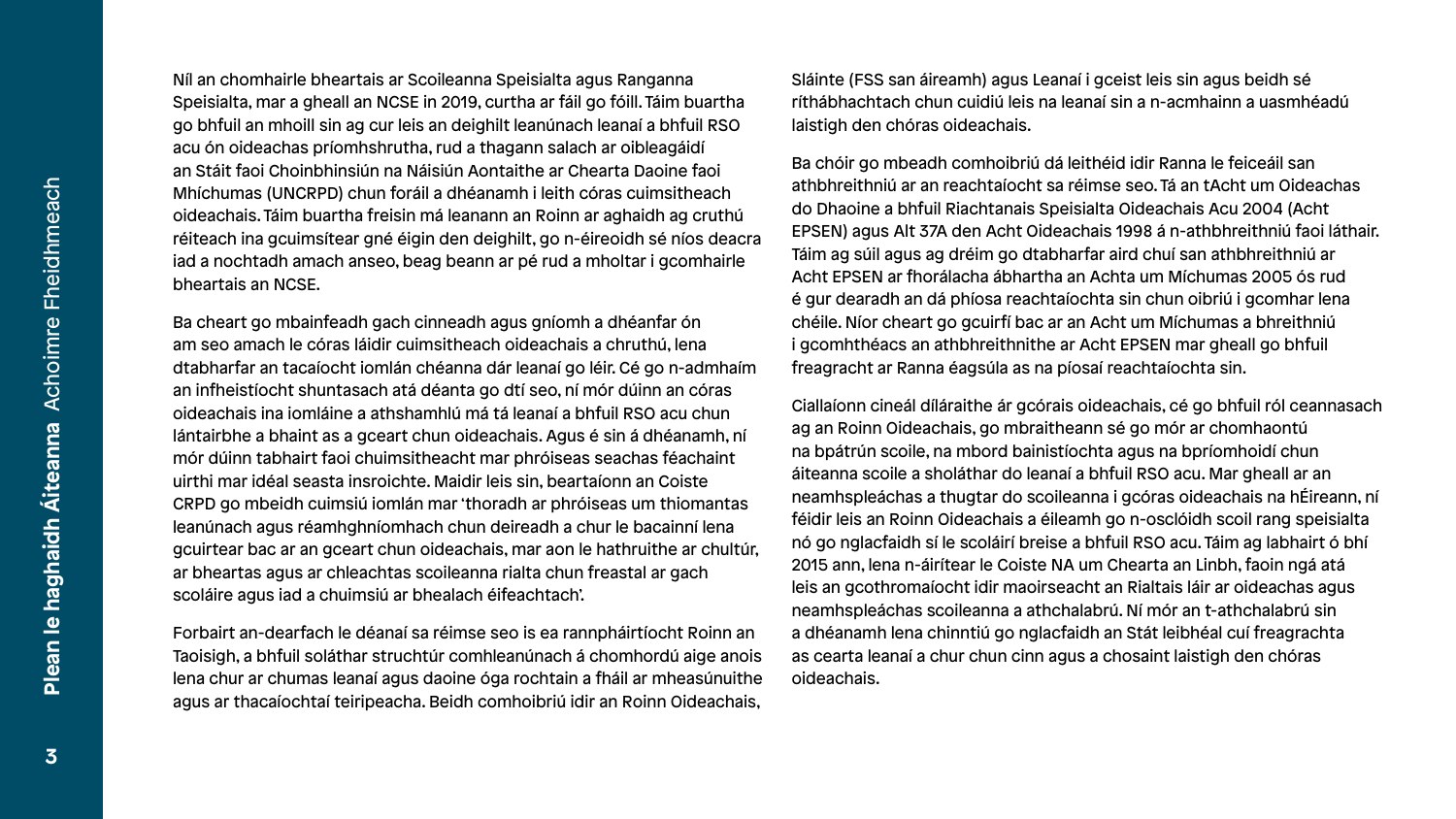- 
- 
- 
- 
- 
- 
- 
- 
- 
- 
- 
- 
- 
- 
- 



Caithimid a chinntiú freisin go bhfuil na hacmhainní cuí ag gach scoil chun oideachas a chur ar fáil do na leanaí ina gceantar áitiúil. Chomh maith leis sin, ní mór dúinn a bheith ag dréim go gcuirfidh siad oideachas ar fáil do gach leanbh áitiúil. Tá sé sin ríthábhachtach chun cuimsitheacht a bhaint amach. Fásann na leanaí go léir suas le chéile, téann siad ar scoil le chéile, bíonn siad ag súgradh le chéile, agus cuidíonn siad lena chéile, agus iad ag foghlaim faoina ndifríochtaí éagsúla – sin é an todhchaí ba mhaith liom a fheiceáil. D'fhéadfaí an próiseas sin a thosú laistigh de na baill dhubha reatha agus ansin é a cur i bhfeidhm ar fud na tíre ar bhealach córasach sna blianta amach romhainn. Beidh ceannaireacht de dhíth ina leith sin ar an leibhéal polaitiúla agus ar an leibhéal roinne araon. Teastóidh ceannaireacht ó phátrúin scoile, ó bhoird bhainistíochta agus ón bhfoireann laistigh de gach scoil sa tír freisin. Tá sé tuillte ag leanaí a bhfuil RSO acu a gceart chun oideachais a bhaint amach go hiomlán, agus é sin a dhéanamh gar don bhaile, díreach cosúil lena ndeartháireacha, lena ndeirfiúracha agus lena gcomharsana.

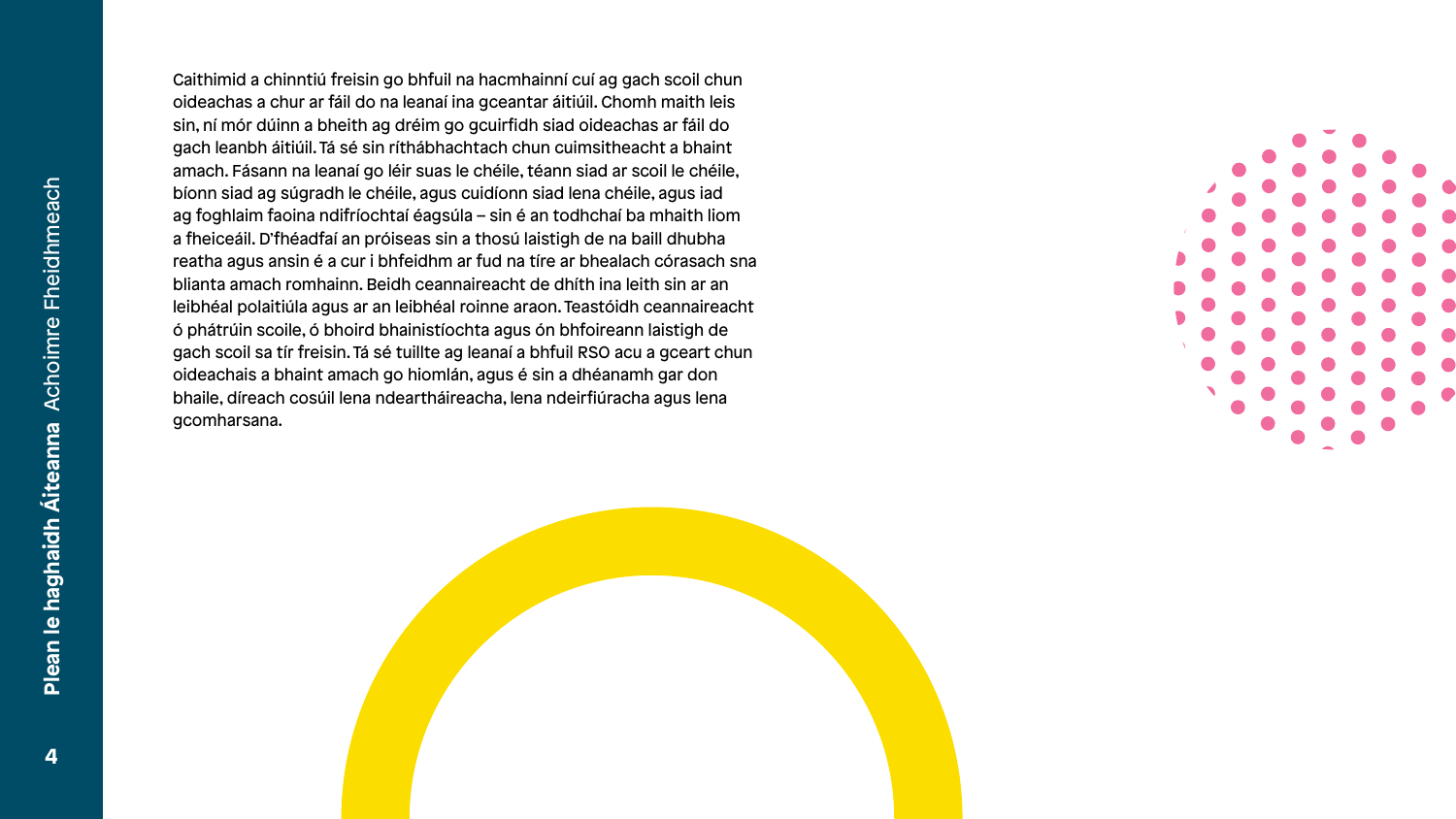## **Oideachais**

**2. Ráiteas ón Roinn Oideachais** Fáiltíonn an Roinn Oideachais agus an Chomhairle Náisiúnta um Oideachas Speisialta roimh Thuarascáil an Ombudsman ar phleanáil ar aghaidh i gcomhair socrúcháin riachtanas speisialta agus oibreoidh siad le páirtithe leasmhara i dtaca le forfheidhmiú na moltaí chomh mear agus is féidir. Tógann na moltaí ar go leor de na tionscnaimh straitéiseacha atá curtha i bhfeidhm cheana féin, go háirithe le 2 bhliain anuas, chun tacú agus chun cur le soláthar riachtanas speisialta oideachais (RSO) i scoileanna ar fud na tíre. **Beartas Áiteanna ar Scoil i dtaca le Riachtanais Speisialta**  Tá an Roinn tiomanta do chóras oideachais den chaighdeán is airde a sheachadadh agus ina mothaíonn gach leanbh agus duine óg go bhfuil meas orthu agus go dtugtar tacaíocht ghníomhach dóibh agus go gcothaítear iad chun barr a gcumais a bhaint amach. Tá an Roinn meáite ar rochtain a chinntiú i measc gach linbh ar eispéireas oideachais atá oiriúnach dá riachtanais agus a thacaíonn lena bhforbairt acadúil agus lena bhforbairt phearsanta. Is é ár mbeartas, atá leagtha amach san Acht um Oideachas do Dhaoine a bhfuil Riachtanais Speisialta Oideachais Acu 2004 ná go gcuirfí oideachas ar leanaí a bhfuil riachtanais speisialta oideachais acu i socrúcháin phríomhshrutha agus go gcuirfí tacaíochtaí breise ar fáil de réir mar is cuí. Nuair a bhíonn suíomhanna oideachais níos speisialaithe de dhíth ar leanaí, amhail ranganna speisialta nó scoileanna speisialta, cinntíonn an Roinn agus an Chomhairle Náisiúnta um Oideachas Speisialta go gcuirtear na hacmhainní agus na tacaíochtaí riachtanacha ar fáil do shocrúcháin dá leithéid i gcomhréir le riachtanais an linbh. Chuige seo tá comhoibriú gníomhach na bpobal scoile riachtanach chun timpeallacht fháilteach agus thacúil a chinntiú do dhaltaí a bhfuil riachtanais speisialta oideachais acu inár scoileanna. Tá ríthábhacht ag baint leis an timpeallacht seo do gach leanbh agus dá dteaghlaigh. Ina fhianaise sin, is príomhthosaíocht don Roinn agus don Chomhairle Náisiúnta um Oideachas Speisialta é socrúchán scoile cuí a sholáthar do gach leanbh a bhfuil riachtanais speisialta oideachais acu ar bhealach tráthúil agus atá lán le tacaíocht. Tá an Chomhairle Náisiúnta um Oideachas Speisialta freagrach go reachtúil as soláthar a phleanáil agus a chomhordú ag leibhéal áitiúil agus náisiúnta araon agus as comhairle a thabhairt don Roinn ina leith seo. Leanann an Roinn ar aghaidh ag obair as lámha a chéile leis an gComhairle Náisiúnta um Oideachas Speisialta agus le príomhpháirtithe leasmhara eile i dtaca leis na riachtanais ghearrthéarmacha maidir le háiteanna ranganna speisialta agus scoileanna speisialta agus chomh maith leis sin na riachtanais níos straitéisí agus níos fadtéarmaí. Ina theannta sin, tá an Roinn agus an Chomhairle Náisiúnta um Oideachas Speisialta, agus iad ag pleanáil chun cinn maidir le háiteanna ar scoil do leanaí a bhfuil riachtanais speisialta oideachais acu, ar an eolas faoin ngá atá le tuiscint níos leithne a bheith acu ar shaincheisteanna i réimse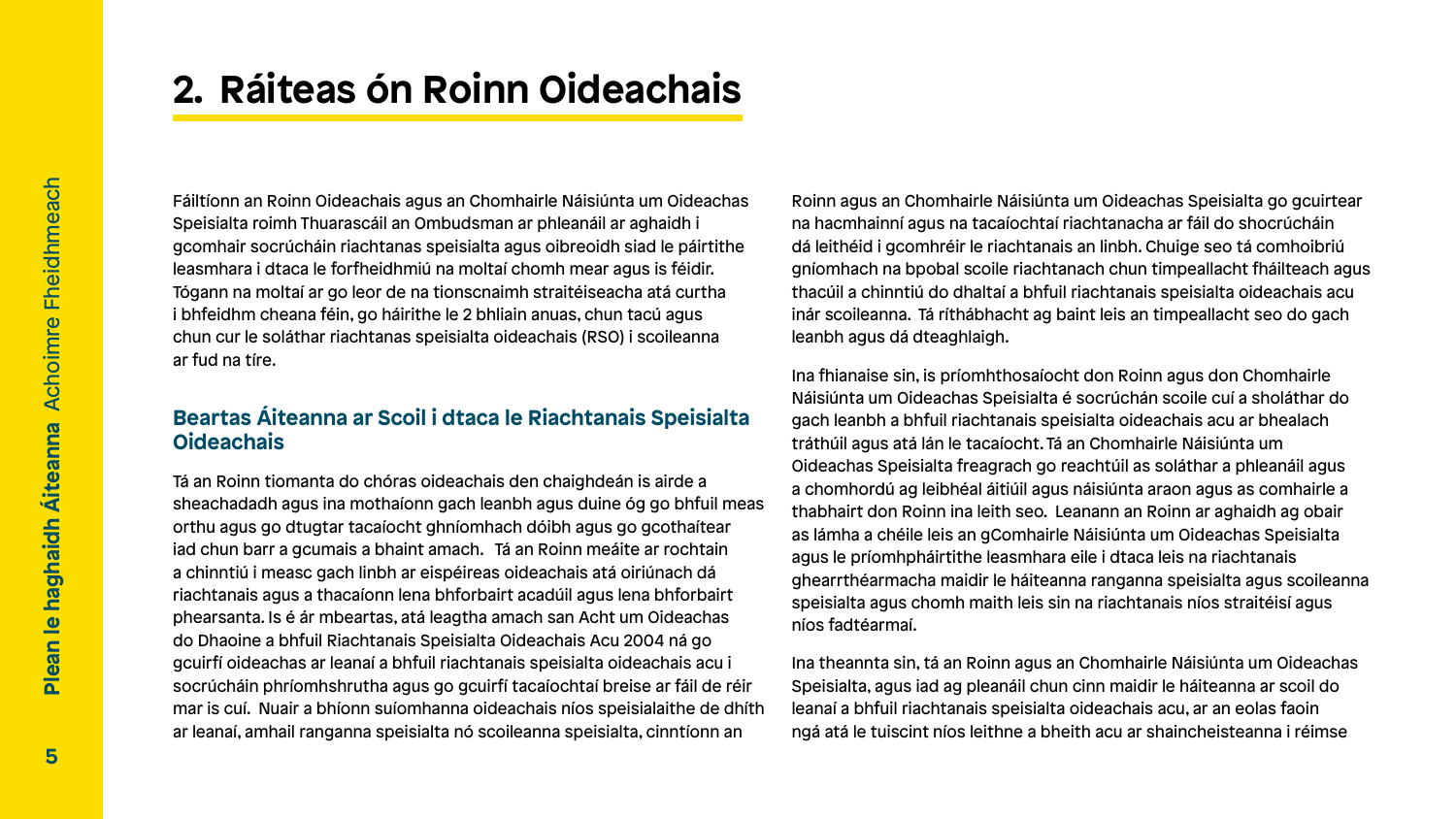

an mhíchumais lena n-áirítear aon athruithe ar rátaí minicíochta RSO nó athruithe ar phróisis mheasúnaithe, lena n-áirítear an measúnú ar riachtanas a fheidhmíonn an FSS a d'fhéadfadh tionchar a bheith aige ar éileamh ar shocrúcháin oideachais. Tá an próiseas pleanála straitéisí atá cruthaithe ag an Roinn agus ag an gComhairle Náisiúnta um Oideachas Speisialta le blianta beaga anuas curtha in oiriúint d'athruithe ina leith seo chun a chinntiú gur féidir le leanaí teacht ar áiteanna cuí ar scoil de réir mar is gá. Príomhthosaíocht i rolladh amach an Phlean Forbartha Náisiúnta is ea leanúint le cur le hacmhainn i scoileanna chun tacú le soláthar RSO agus béim ar leith ar an iar-bhunleibhéal agus áirítear leis: • Cóiríocht bhuan do 292 rang speisialta agus toilleadh breise do 122 an Phlean Forbartha Náisiúnta 2018 go 2021.

#### **Seachadadh Áiteanna ar Scoil i leith Riachtanais Speisialta Oideachais**

Le deich mbliana anuas, tá méadú beagnach 5 oiread tagtha ar líon na ranganna speisialta sa Stát, mar is léir san fhigiúr thíos.

- seomra ranga i 22 scoil speisialta atá le seachadadh le linn thréimhse
- 700 tionscadal breise atá á gcur ar aghaidh faoi láthair faoin bPlean Forbartha Náisiúnta a sheachadfaidh breis agus 1,300 seomra ranga nua RSO agus 200 seomra ranga nua RSO a fhreastalóidh ar thart ar 7,800 dalta RSO ar fud na bunscoile agus na hiarbhunscoile; tá beagnach 100 de na tionscadail seo ar an láthair faoi láthair a sholáthróidh spásanna ranga i gcomhair beagnach 1,000 dalta breise a bhfuil riachtanais speisialta oideachais acu
- Cuirfear na nithe seo a leanas i gcrích
	- cóiríocht nua, bhreise nó nua-aimseartha ag breis agus 50% dár scoileanna speisialta; agus
	- tá rang speisialta ag 60% dár n-iar-bhunscoileanna cheana féin nó tá tionscadal acu ar an gClár Tógála Scoile a sholáthróidh cóiríocht RSO;

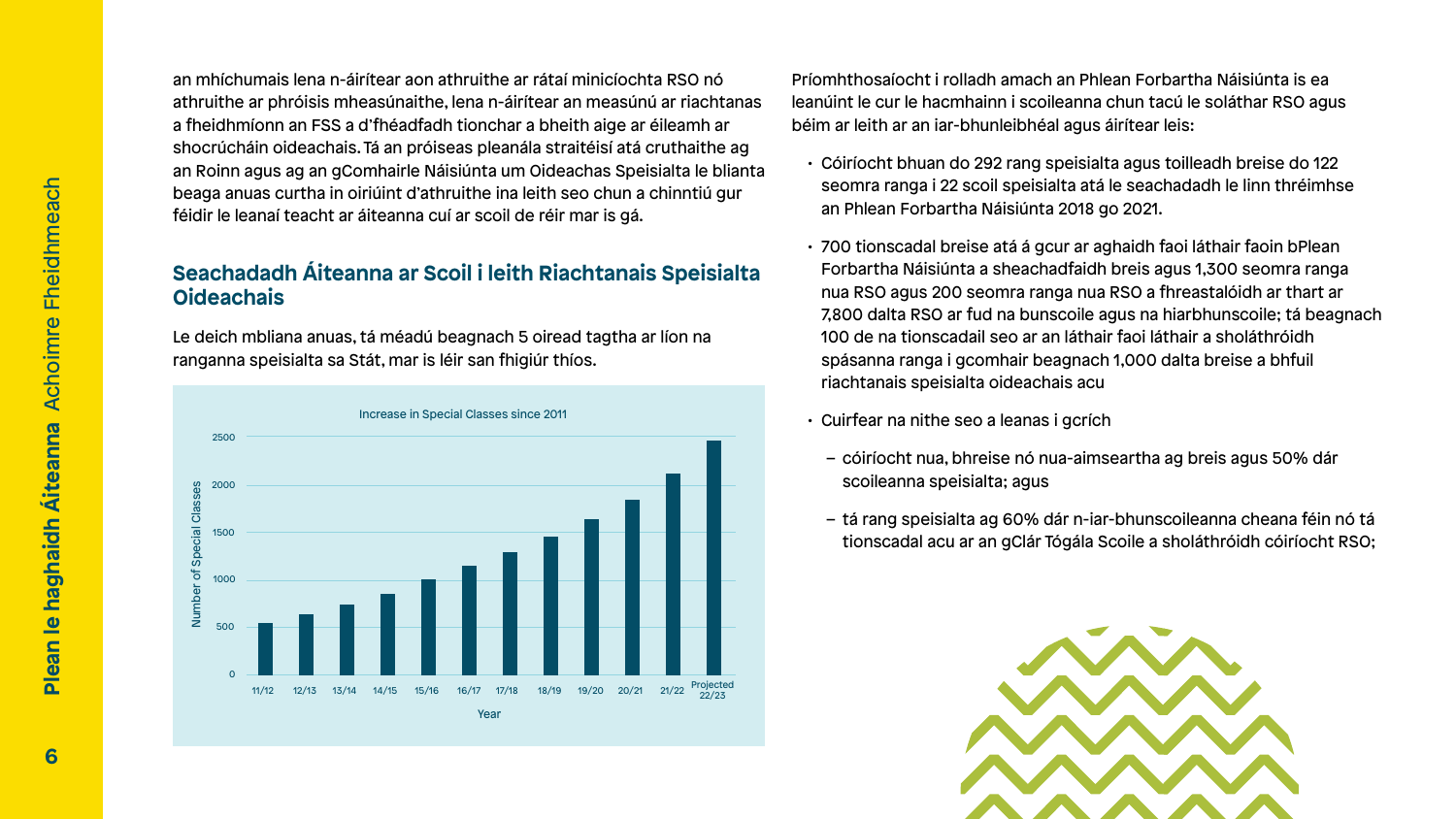- 
- 
- 
- 
- 
- Méadú ar dhíolúintí pleanála reatha chun cóiríocht bhreise a sholáthar ag láithreacha scoile atá ann cheana féin

Tionscnaimh straitéiseacha i bhfeidhm a thacóidh le tógáil acmhainne maidir le soláthar RSO: • Socruithe feabhsaithe i bhfeidhm, go háirithe le 2 bhliain anuas, maidir le pleanáil agus comhordú riachtanas soláthair RSO a bhaineann leis an Roinn, leis an gComhairle Náisiúnta um Oideachas Speisialta agus le príomhpháirtithe leasmhara ar nós Comhlachtaí Pátrúnachta agus Bainistíochta. Baineann sé seo lánleas as Córas Bainistíochta Faisnéise Geografaí na Roinne chun tacú le cur chuige straitéiseach agus comhordaithe maidir le pleanáil agus seachadadh an tsoláthair RSO. Áirítear leis seo sonraí "fíor-ama" ar thoilleadh ar fud an chórais scoile. • Treoir theicniúil nuashonraithe maidir le tionscadail tógála a bhaineann le soláthar RSO lena n-áirítear treoir ar atheagar na cóiríochta atá ann cheana féin • Féachfar chuige go seasfaidh na scoileanna an aimsir ag leibhéal na hiar-bhunscoile ach 4 rang speisialta a chur san áireamh i ngach iarbhunscoil nua 1,000 dalta agus tionscadail mhórscála eile agus pro-rata i dtaobh scoileanna meánmhéide agus scoileanna níos lú. • Rannpháirteachas straitéiseach le hIontaobhas Oideachais Spiritan maidir le soláthar RSO ag a láithreacha scoile lena n-áirítear a iarbhunscoileanna a bhfuil táillí i gceist leo. • Chuir an Roinn Creat Cóiríochta Modúlach go luath in 2021 Tá an Roinn ag obair go gníomhach leis an gComhairle Náisiúnta um Oideachas Speisialta agus le príomhpháirtithe leasmhara eile lena n-áirítear Pátrúin Scoile agus Comhlachtaí Bainistíochta chun ranganna speisialta breise agus áiteanna scoile speisialta breise a sholáthar don scoilbhliain 2022/23 ionas go líonfar na bearnaí atá fágtha sa soláthar ón soláthar reatha thart ar 99% go dtí 100% chomh mear agus is féidir. Mar chuid den phleanáil chun cinn, leanann an Roinn le féachaint freisin ar dheiseanna chun cur leis an gcaoi a dtugtar tacaíocht do leanaí a bhfuil riachtanais speisialta oideachais acu agus iad ag fanacht le háit ar scoil. Tá roinnt tionscnaimh réamhghníomhacha curtha i bhfeidhm chun na próisis maidir le pleanáil chun cinn a fheabhsú agus chun acmhainn bhreise scoile speisialta / ranganna speisialta a chur leis go háirithe i limistéir ar dhíol imní iad a shainaithin an Roinn agus an Chomhairle Náisiúnta um Oideachas Speisialta – is é sin, Baile Átha Cliath agus Corcaigh. Ina measc seo tá dhá scoil speisialta nua i gCorcaigh (bunaíodh ceann amháin i Meán Fómhair 2021 agus tá ceann eile le bunú go déanach in 2022). Tá áiteanna breise ar scoileanna speisialta le cur ar fáil le haghaidh Mheán Fómhair 2022 i gCorcaigh i bPobalscoil Speisialta Charraig Uí Leighin, i Scoil Speisialta Naomh Cillian agus i Scoil Speisialta Naomh Gaibriéil. I mBaile Átha Cliath bunaíodh dhá scoil speisialta nua le blianta beaga anuas - Pobalscoil Speisialta Danú i mBaile Átha Cliath 15 agus Scoil Mhuire Dóchais i gCromghlinn, Baile Átha Cliath 12. Tá acmhainn bhreise beartaithe freisin ar fud roinnt scoileanna speisialta eile lena n-áirítear Ospidéal na Maor, Scoil

Casa Caterina sa Chabrach agus scoileanna speisialta faoi phátrúnacht

Theach Naomh Micheál;







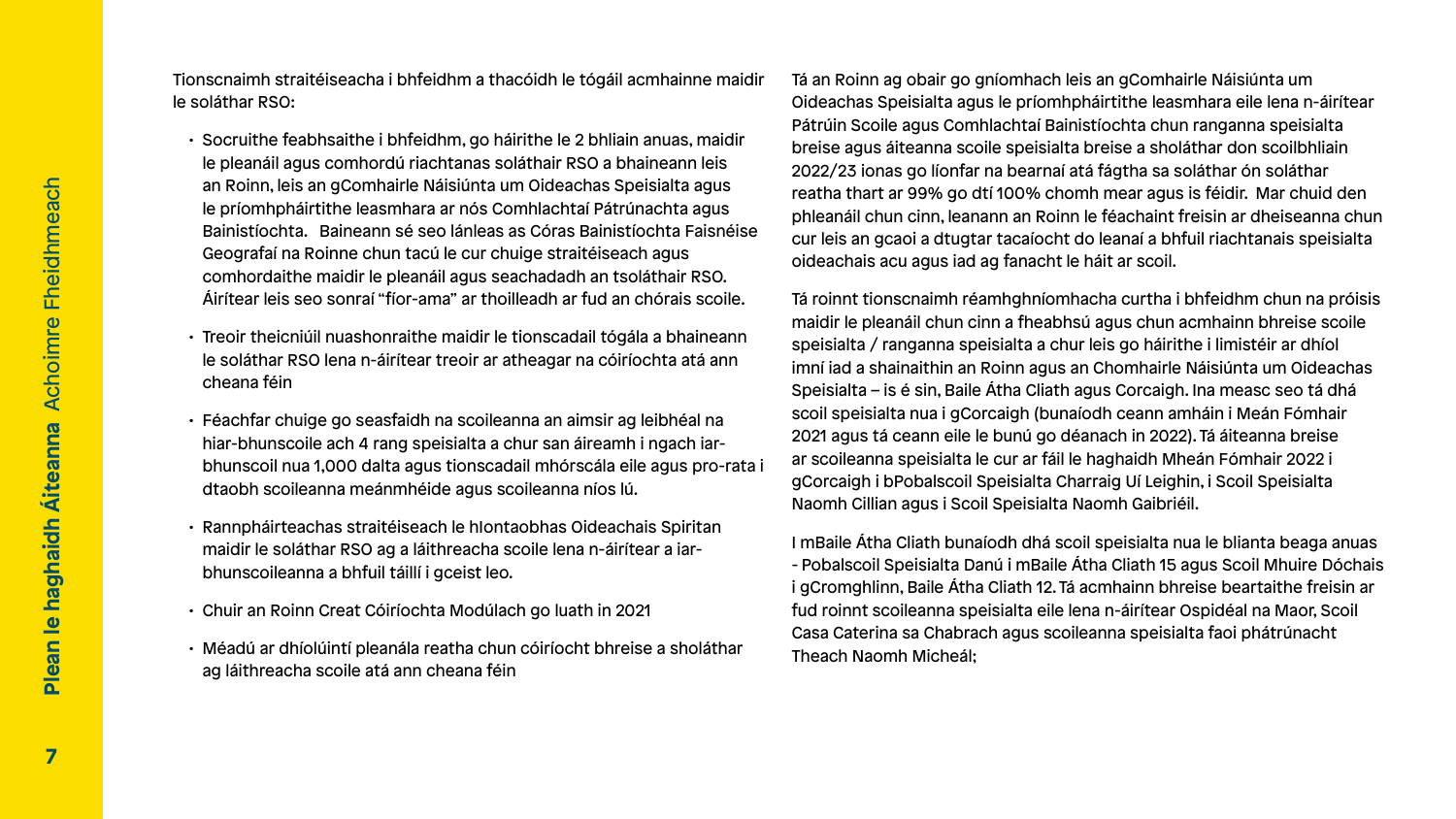- 
- 
- 
- 
- 
- 
- 
- 
- 
- 
- 
- 
- 
- 
- 



Tá tábhacht ar leith ag baint leis an rannpháirtíocht straitéiseach idir an Roinn, Iontaobhas Oideachais Spiritan agus Scoil Speisialta Bhaile an tSíbhrigh ina mbunófar scoil speisialta nua go déanach in 2022 i gcóiríocht reatha ar champas Choláiste Theach Mealóg. Cuirfear leis an scoil seo agus beidh soláthar ann do na daltaí reatha atá ag freastal ar Scoil Speisialta Bhaile an tSíbhrigh. Is é an cuspóir, tríd is tríd, go mbeidh soláthar buan nuaaimseartha san áireamh maidir le Campas Choláiste Theach Mealóg i dtaca leis an scoil speisialta seo chun cur ar a cumas freastal ar suas le 150 dalta nuair a chuirfear críoch léi. Is méadú mór é seo ar acmhainn i mBaile Átha Cliath Theas agus beidh sé ina chéim shuntasach chun tosaigh maidir le féachaint chuige go seasfaidh na riachtanais fhadtéarmacha an aimsir. Tá tionscnaimh shuntasacha eile ar na bacáin chun acmhainn a mhéadú mar chuid den rannpháirtíocht leanúnach le hIontaobhas Oideachais Spiritan.

Is díol suntais é freisin go leanann foireann Chomhairleoirí na Comhairle Náisiúnta um Oideachas Speisialta le tacú le gach scoil, agus díreoidh siad go háirithe ar chlár saindeartha tacaíochta agus ar chomhairle maidir leis na scoileanna speisialta nua agus, de réir mar is gá, leis na scoileanna speisialta ina bhfuil an soláthar ag méadú.

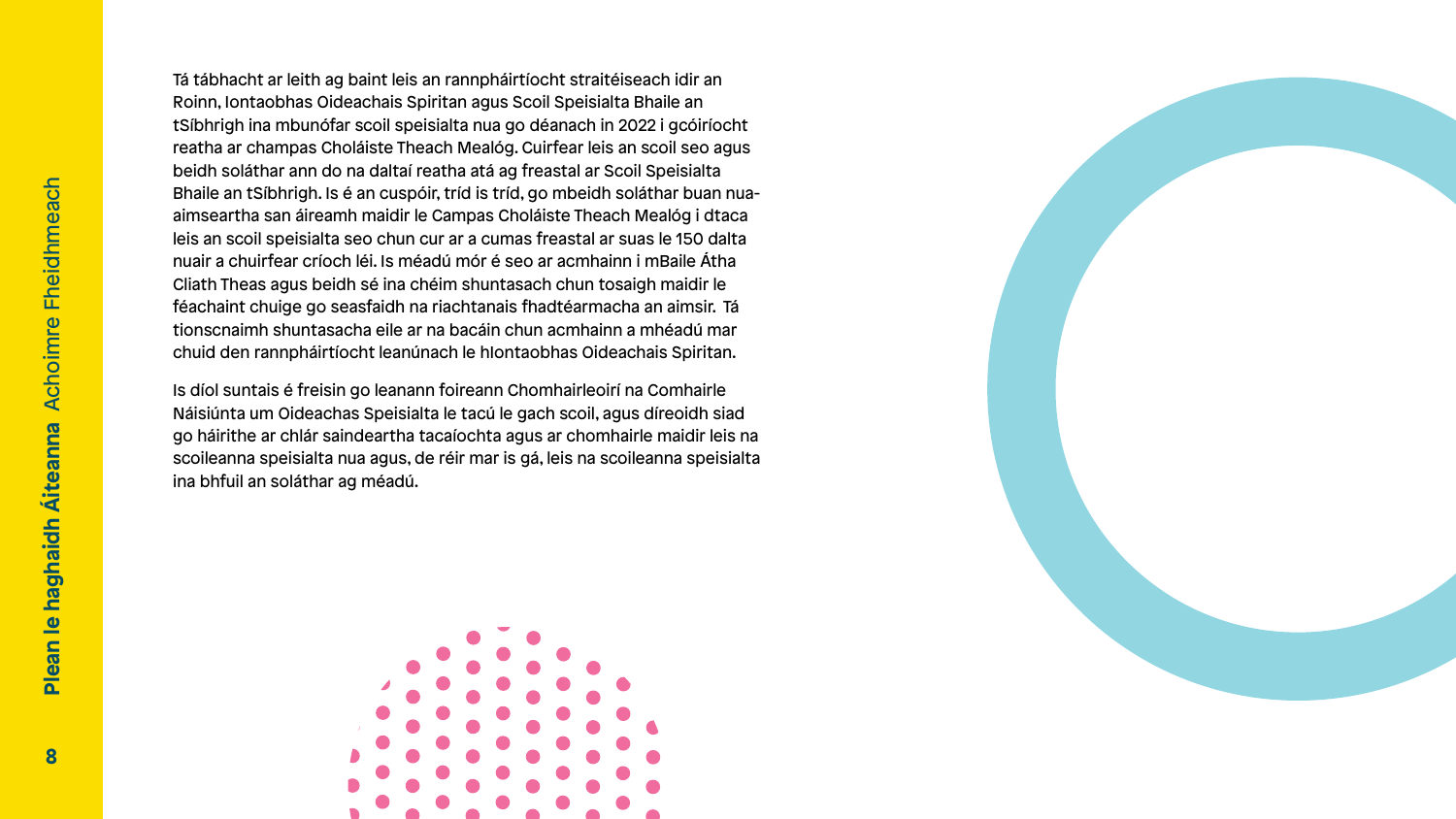

Is comhlacht reachtúil neamhspleách í Oifig an Ombudsman do Leanaí a bunaíodh faoin Acht um Ombudsman do Leanaí, 2002 (Acht 2002). Faoin Acht 2002, tá dhá phríomhfheidhm reachtúil ag an Ombudsman do Leanaí:

- Cearta agus leas páistí a chur chun cinn; agus
- iniúchadh a dhéanamh ar ghearáin a dhéanann páistí nó a dhéantar thar ceann páiste maidir le gníomhaíochtaí riaracháin na gcomhlachtaí poiblí, a raibh nó is féidir go raibh éifeacht dhíobhálach acu ar an bpáiste.

Ceapann Uachtarán na hÉireann An tOmbudsman do Leanaí agus oibríonn an tOmbudsman go díreach faoin Oireachtas maidir leis na feidhmeanna reachtúla seo a chur i bhfeidhm.

## **3. Maidir le hOifig an Ombudsman do Leanaí**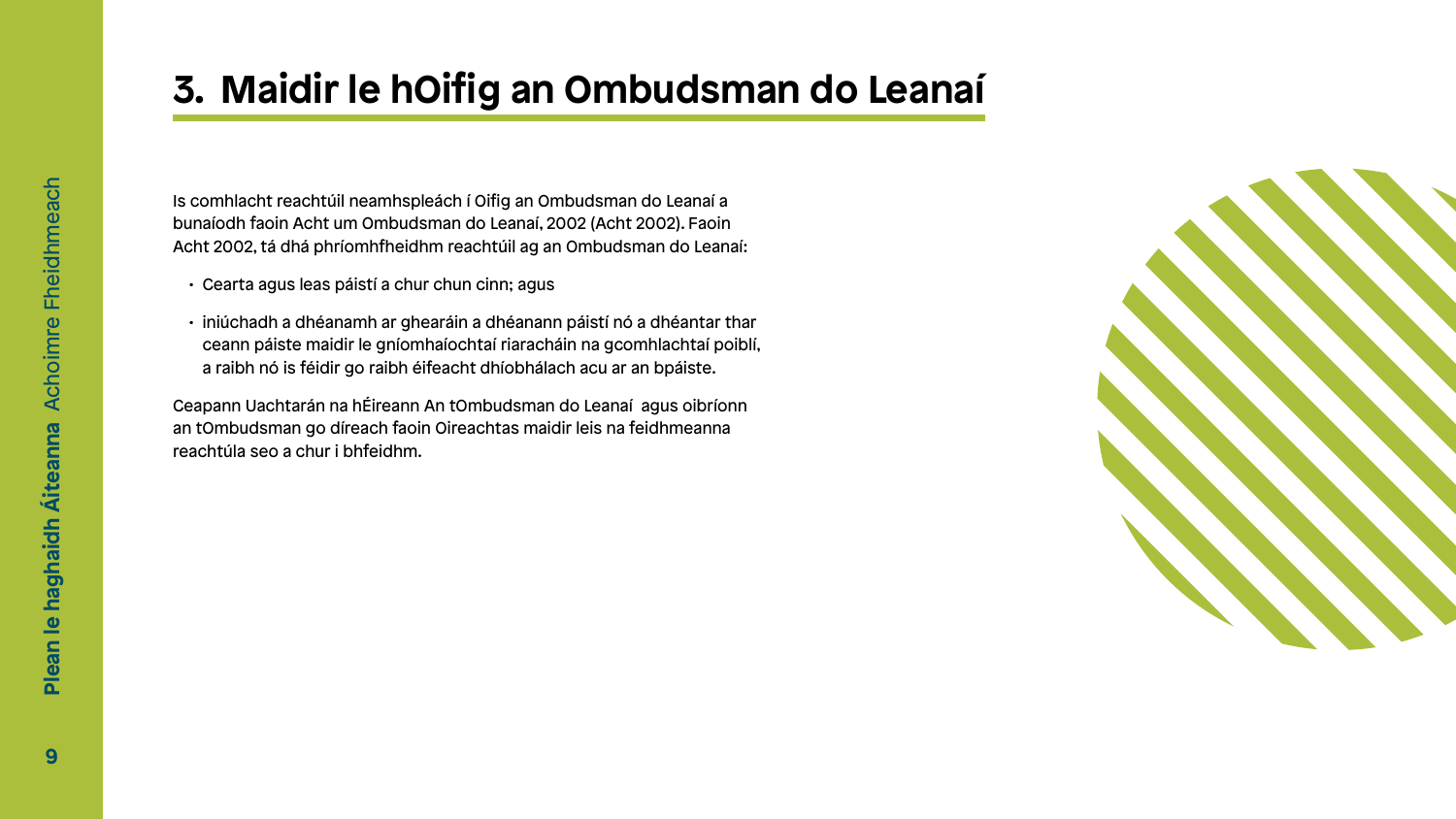

In 2021, ag cuimhneamh ar fheidhm reachtúil an OCO chun cearta agus leas páistí a chur chun cinn, bheartaigh an OCO tabhairt faoi thionscnamh tiomnaithe maidir leis an bpleanáil ar aghaidh ó thaobh spásanna scoile de le haghaidh páistí le Riachtanais Speisialta Oideachais (RSO). Fuair an OCO roinnt gearán ó thuismitheoirí maidir le heaspa áiteanna áitiúla dóthanacha iomchuí dá bpáistí le huathachas i mBaile Átha Cliath, Corcaigh agus an Clár.

Príomhchuspóir de Phlean Straitéiseach 2022–2024 an OCO is ea bearta a aimsiú go córasach agus aird a tharraingt orthu le go mbeadh a fhios ag an bpobal cad atá de dhíth le go mbeadh teacht ag páistí faoi mhíchumas ar oideachas agus go mbeidís ábalta páirt a ghlacadh ann ar bhonn cothrom le páistí eile. Táimid tiomanta freisin chun córas oideachais nuálach páistelárnach a chur chun cinn a bhfuil teacht ag cách air agus a chabhraíonn le gach páiste a gcumas a bhaint amach. Tá an OCO den tuairim gur leithcheal í aon teip chun páistí le RSO a chuimsiú taobh istigh den chóras príomhshrutha scoile, i ngach cás seachas nuair nach gcuimsítear iad ar mhaithe lena n-oideachas éifeachtach a éascú.

## **4. Maidir leis an Tuarascáil seo**

• na dúshláin a bhíonn ag páistí le RSO a leagan amach maidir le teacht ar thimpeallachtaí scoile príomhshrutha, ranganna speisialta (lena n-áirítear ranganna uathachais), agus scoileanna speisialta ag leibhéal bunscoile agus iar-bhunscoile ar fud na tíre;

• dearcadh cearta páistí a sholáthar ar an gcás, ag tagairt do na cearta páiste ábhartha arna bhforáil faoi dhlí náisiúnta, chomh maith le faoi chaighdeáin Eorpacha agus idirnáisiúnta; agus

- próiseas na Roinne Oideachais (RO) maidir le pleanáil ar aghaidh a leagan amach agus ceisteanna a achoimriú a d'fhéadfadh a bheith ag cur le cás nach bhfuil áit iomchuí cinntithe go tráthúil ag teaghlaigh dá bpáiste le RSO;
- moltaí a dhéanamh maidir le conas is féidir dul i ngleic leis na ceisteanna a aithníodh, i mbealach a chinntíonn gur féidir le páistí le RSO leas a bhaint as a gceart chun an oideachais, gan leithcheal agus ar bhonn cothrom le páistí eile.

### **Mar sin de, chruthaíomar an tuarascáil seo chun:**

Chun críocha na tuarascála seo, chuireamar athbhreithniú agus anailís deascbhunaithe i ngníomh ar cháipéisí ábhartha, agus rinneamar 13 agallamh fíorúil leathstruchtúrtha le 27 duine aonair, lena n-áirítear an RO, NCSE, agus NEPS.

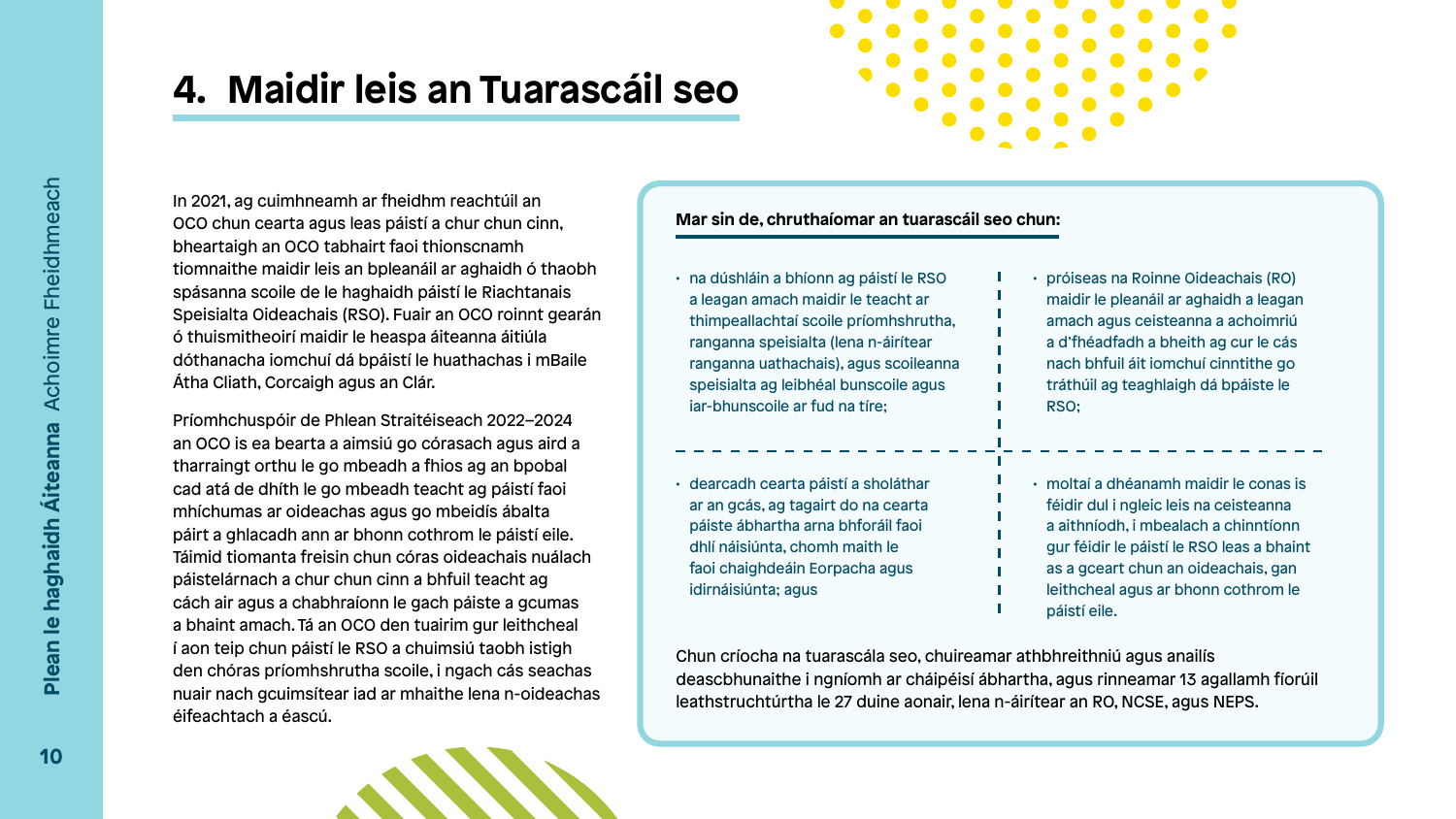Comhthiteann foilsiú an tuarascála le roinnt tionscnamh Rialtais, lena n-áirítear:

- Athbhreithniú an Aire Oideachais ar chuid 37A den Acht Oideachais, 1998 (Acht 1998), le teacht ag deireadh 2022. Faoi chuid 37A, tá an chumhacht ag an Aire chun ordú a thabhairt do scoil chun tuilleadh soláthair le haghaidh páistí le RSO a chur ar fáil.
- Táthar ag súil go gcuirfidh an tAire atá freagrach as an Oideachas Speisialta agus Cuimsiú athbhreithniú ar an Acht um Oideachas do Dhaoine a bhfuil Riachtanais Speisialta Acu 2004 (Acht ODRS) i gcrích go luath in 2023.

Tá súil againn go ndéanfaidh an tuarascáil seo eolas d'athbhreithniú an Aire ar Chuid 37A agus an tAcht ODRS, go spreagfaidh sí cur chuige níos leanbhlárnaí agus níos oscailte maidir leis an gcinnteoireacht sa réimse seo, agus go dtacóidh sí le comhlachtaí poiblí chun a ngealltanais a chomhlíonadh maidir le cearta páistí le RSO a réadú taobh istigh de chóras cuimsitheach.

### **Leibhéal Riachtanais**

Chun críocha na tuarascála seo, measann an OCO go bhfuil RSO ag 25% de dhaonra na ndaltaí, agus go bhfuil uathachas ar 1.55% de dhaonra na ndaltaí. Dar leis an NCSE, chuirtear oideachas ar 2% de dhaltaí i dtimpeallachtaí atá scartha óna bpiaraí néarai-thipiciúla i.e., i scoil speisialta nó rang speisialta/ uathachais.

### **Pleanáil ar Aghaidh**

Aithníonn an OCO go gciallaíonn fás na hinfheistíochta san earnáil seo ón RO go bhfuil dúthracht láidir ann chun freastal ar riachtanais na bpáistí le RSO. Thug an OCO faoi deara trí idirghníomhú leis an RO agus a ngníomhaireachtaí bainteacha, áfach, go raibh toilteanas ann chun freagairt do dhaonra infhiosaithe daltaí le RSO atá agus a bheidh sa chóras oideachais, in ionad iarrachta tiomanta a dhéanamh chun pleanáil lena aghaidh. I mí Bhealtaine 2022, Thagair an Taoiseach Micheál Martin dó seo mar easpa réamhghníomhaíochta sa chóras.

Léirigh an RO leis an OCO go bhfuil na sonraí aici chun réamhaisnéis a dhéanamh ar dhaonra na bpáistí le RSO i scoileanna. In ainneoin seo, is é an socrú atá ann faoi láthair leis an NCSE ná go gcaithfear páistí le RSO a chur i láthair don ERSO áitiúil sula gcuirfear acmhainn Limistéar Pleanála do Scoileanna Áitiúla (LSPA) i bhfeidhm.

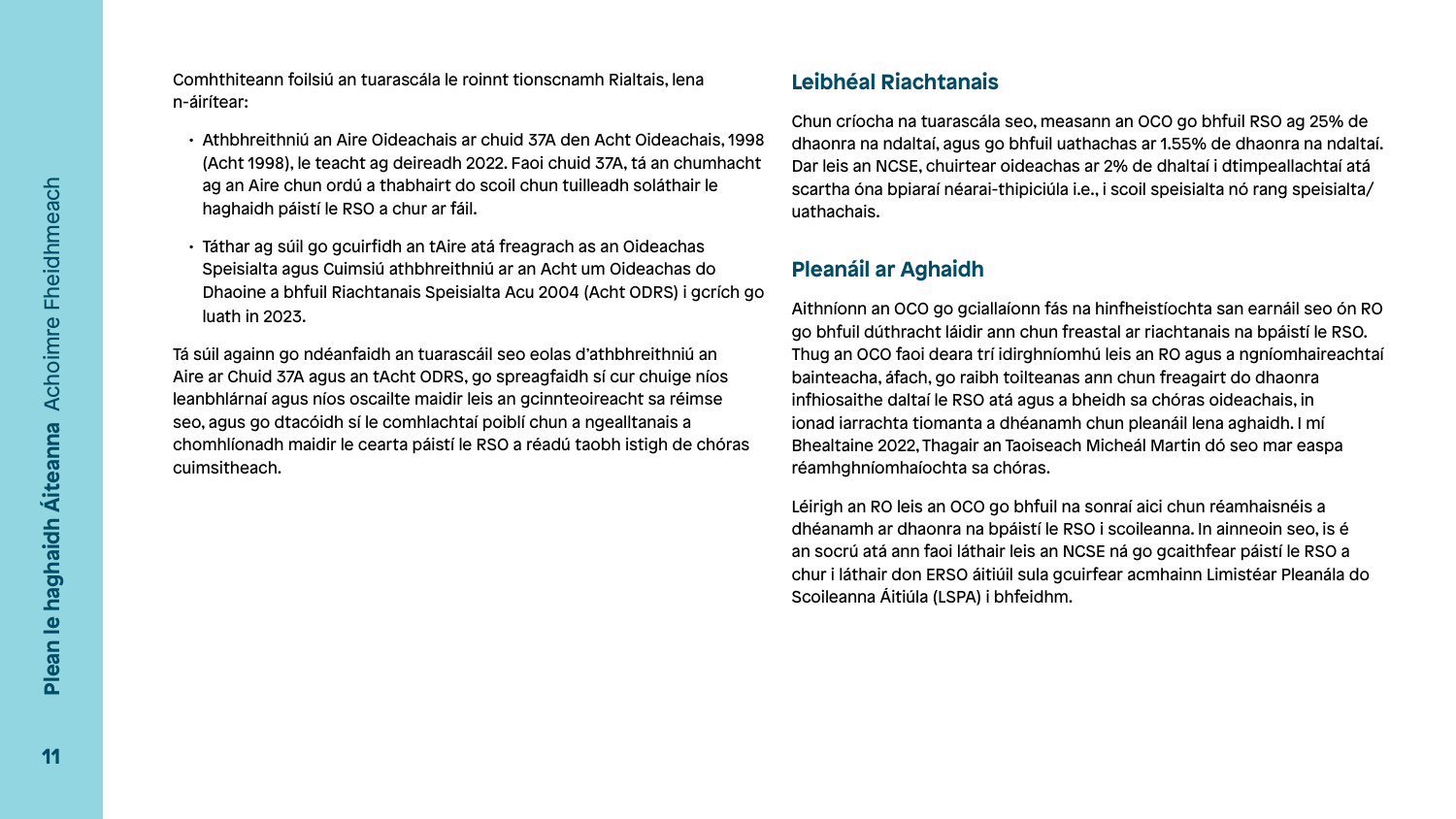I gcásanna ina bhfuil thart ar 4,000 ag fanacht ar mheasúnú diagnóisice chun áit scoile a fháil, taistilíonn thart ar 15,500 páistí taobh amuigh dá gceantar gach lá chun freastal ar sholáthar speisialtóra, tá 1,455 daltaí ag fáil teagaisc sa bhaile mar gheall ar an easpa áiteanna speisialaithe, agus tá suas le 270 páistí ann a bhfuil tacaíocht na scoileanna speisialta ag teastáil uathu agus nach bhfuil áit scoile acu le haghaidh Meán Fómhair 2022, níl sé seo maith go leor.

### **Cuimsiú a Réadú**

Dúirt an RO go gcuirtear srian ar a cuid pleanála, i bpáirt, mar gheall ar rogha na dtuismitheoirí maidir le suíomh oideachais a bpáistí. Thug an OCO faoi deara nuair atá diagnóis agus moladh ag páiste le haghaidh áit speisialtóireachta agus nuair is mian le tuismitheoir dul leis an moladh sin, bíonn an córas mall chun freagairt dó sin, agus le haghaidh go leor páistí a chónaíonn i gceantair móréileamh soláthair, ach go háirithe Baile Átha Cliath agus Corcaigh, teipeann ar an gcóras chun freagairt dó sin. Gan aon tógáil réamhghníomhach acmhainne ar leibhéal áitiúil, éireoidh an scéal seo níos measa le brú sa todhchaí réamh-mheasta chun a bheith comhchruinnithe i gCeantair Mheitreapholaiteacha agus timpeall orthu ag leibhéil bunscoile agus iar-bhunscoile araon. dul le prionsabal an oideachais chuimsithigh. Dar leis an RO, tá sí feasach faoi mholtaí an CRPD maidir le cuimsitheacht agus tá sí tiomanta chun impleacht na moltaí seo a mheas i gcomhthéacs chomhairle deiridh an NCSE maidir le háiteanna oideachasúla speisialta nuair a fhaightear seo in R2 2022. D'aimsigh an OCO, áfach, go bhfuil neamhréireanna ann idir insint an pholasaí maidir le hoideachas cuimsitheach, agus úsáid leanúnach na suíomhanna leithscartha in Éirinn. Is é leithscaradh na bpáistí a bhfuil RSO acu, nach bhfuil in ann dul i



Léiríonn na dúshláin a bhíonn ag an RO maidir le freastal ar riachtanais páistí le RSO an córas oideachas mar atá sé cumraithe faoi láthair. In Éirinn, ní córas cuimsitheach oideachais é seo mar atá sainithe faoi Airteagal 24(2) de Choinbhinsiún na Náisiún Aontaithe um Chearta na nDaoine Faoi Mhíchumas (CRPD). Mar sin de, tá sé réasúnta go lorgóidh tuismitheoirí scoileanna agus ranganna speisialaithe mar atá molta ag síceolaí a bpáiste agus atá ina léiriú ar dhiagnóis a bpáiste, cé nach bhfuil na cineálacha leithscartha seo ar aon

lánpháirtíocht leis an suíomh caighdeánaithe scoile, an chúis le teacht chun cinn córas comhuainíochta mífheidhmiúil, ar cheart don RO tús áite a thabhairt do dheireadh a chur leis.

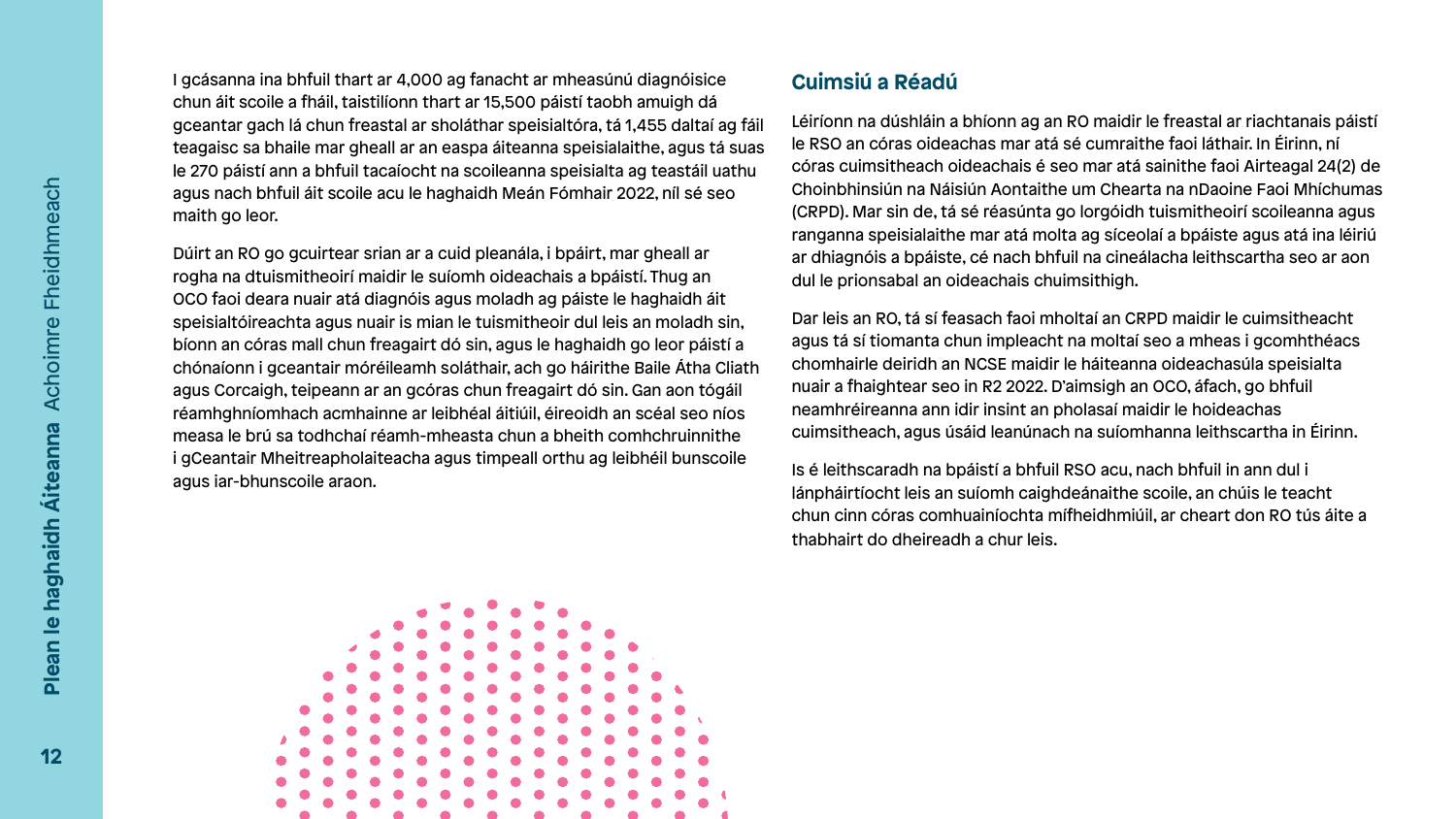



Labhair an OCO le tuismitheoirí de thriúir páistí a bhfuil RSO acu atá ag freastal ar sholáthair príomhshrutha, ranga speisialta agus scoile speisialta chun eolas a dhéanamh don tuarascáil seo. Achoimrítear a scéalta thíos. Ní léiriú ionadaíoch é an sampla seo de chomhdhéanamh éagsúil an ghrúpa páistí ar fad atá san earnáil seo. Go suntasach, is féidir nach n-aithneoidh na gnásanna diagnóisice reatha atá ann nuair atá an t-uathachas ar chailíní, agus mar sin de, tá sé níos deacra teacht ar thuiscint agus ionadaíocht ar a riachtanais.

### **5. Dearcadh na dTeaghlach**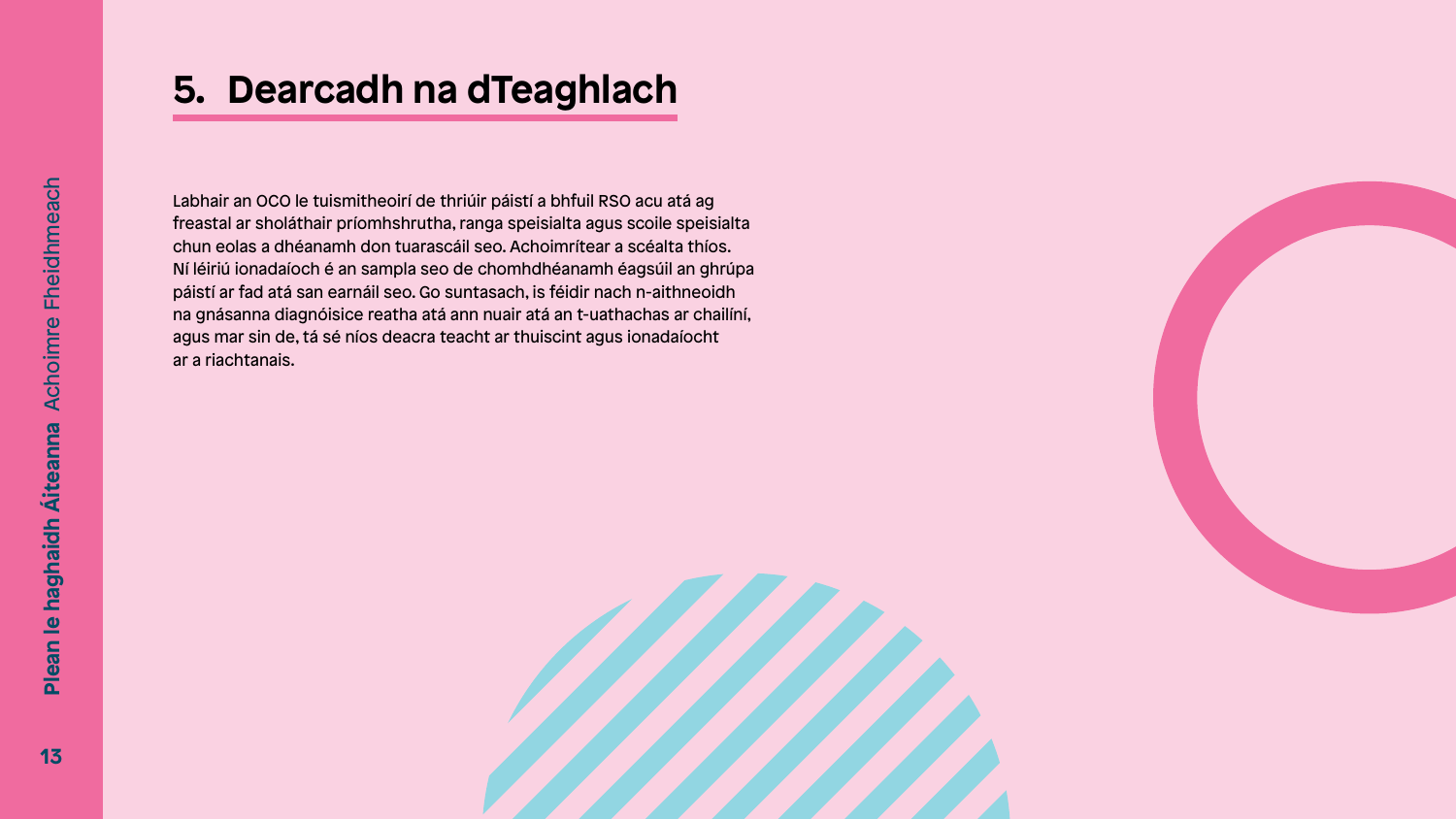#### **Scéal Aaron**

Tá Aaron 12 bhliain d'aois agus tá dhá dhiagnóis aige, an t-uathachas agus míchumas intleachtúil. Diagnóisithe agus é óg, d'fhreastail sé ar naíonra idirghabhála luaithe agus ansin ar scoil speisialta, a fhreastalaíonn ar pháistí atá suas le 12 bliain d'aois. Dúirt máthair Aaron leis an OCO gur thaisteal Aaron go dtí an scoil, a bhí leathuair ón teach, i dtacsaí. Mar gheall air seo, dúirt sí nach bhfuil grúpa cairde aige ina bpobal áitiúil. Dúirt sí nár comhlíonadh na gealltanais a fuair sé – lena n-áirítear OI agus SLT – le haghaidh tacaíochtaí ina scoil speisialta. Dúirt sí nach raibh a dhóthain teiripeoirí ann don scoil speisialta chun na gealltanais, a rinne an scoil le linn an chláraithe, a chomhlíonadh. Dúirt sí nach ndearnadh athmheasúnú ar a dhiagnóis ach uair amháin i rith na tréimhse a d'fhreastail sé ar an scoil speisialta agus go raibh uirthi iarraidh ar an scoil sin a dhéanamh.

Ar an lá a labhair an OCO lena mháthair, bhí Aaron ag imeacht ar aghaidh óna scoil speisialta agus ní raibh áit scoile ar bith aige le dul chuici an Meán Fómhair ina dhiaidh. Dúirt sí go raibh thart ar leath de chomhscoláirí Aaron (seachtar san iomlán), a raibh aithne ag an ERSO áitiúil ar gach duine acu, i gcás cosúil leis. Dúirt sí nach raibh aon chonair dul chun cinn ann le haghaidh Aaron. Dúirt sí, dar léi, nár thug an RO agus an NCSE faoi aon phleanáil ar aghaidh chun cinntiú go ndeimhneofaí cearta Aaron agus a chomhscoláirí chun an oideachais.

Ar an lá a labhair máthair Aaron leis an OCO, bhí sí ag fanacht ar fhreagra ó scoil speisialta nua ina gcontae. Dúirt sí, fiú dá nglacfaí leis i mí Iúil, nach mbeadh aon deis aige tabhairt faoi chlár trasdula chun taithí a fháil leis an timpeallacht nua scoile. Dúirt sí go bhfuil sé trí chéile faoina thodhchaí.

Dúirt a mháthair, óna taithí féin, go mbíonn an fhreagracht ar thuismitheoirí chun ainm a bpáistí a chur síos i ngach áit agus ansin guí go n-osclófaí doras éigean dóibh. Dúirt sí go raibh an ERSO áitiúil neamhéifeachtach. Dúirt sí go ndeachaigh siad i dteagmháil leis an ERSO mí Meán Fómhair seo caite agus dúradh leo 'ná bí buartha, beith sibh ceart go leor'. D'fhoghlaim siad i mí an Mhárta, áfach, nach raibh spás ag Aaron in aon scoil don bhliain ina dhiaidh. Bhí aiféala uirthi gur chuir an próiseas tuismitheoirí in iomaíocht lena chéile de bharr cé chomh amhrasach agus a bhí sé. Dúirt sí gur sheol an ERSO liosta meánscoileanna príomhshrutha dóibh ar léir nach raibh siad oiriúnach dá mac. Dúirt sí gur chuir sí glaoch ar gach ceann acu agus dúradh léi gach uair nach raibh an taithí acu chun freastal ar riachtanais Aaron. Dúirt sí gur sheol an ERSO tuarascáil chucu ag rá go raibh Aaron i dteideal 20 uair teagaisc sa bhaile ach níor míníodh conas a fheidhmeoidh sé seo, ach go háirithe le haghaidh Aaron, a bhuail lena chairde ar fad agus é ar scoil.

Dúirt sí nach rogha bailí d'Aaron í an scoláireacht phríomhshrutha toisc nach bhfuil na tacaíochtaí a bhíonn ag teastáil uaidh ar fáil dó ann. Creideann sí, áfach, fiú mura féidir leis freastal ar scoil phríomhshrutha, gur chóir go mbeadh níos mó sóisialaithe idir na scoileanna speisialta agus príomhshrutha chun cuimsiú a chothú. Tá súil aici, as seo amach, go gcuirfear oideachas ar gach páiste, is cuma an diagnóis atá acu, lena bpiaraí ina bpobal.

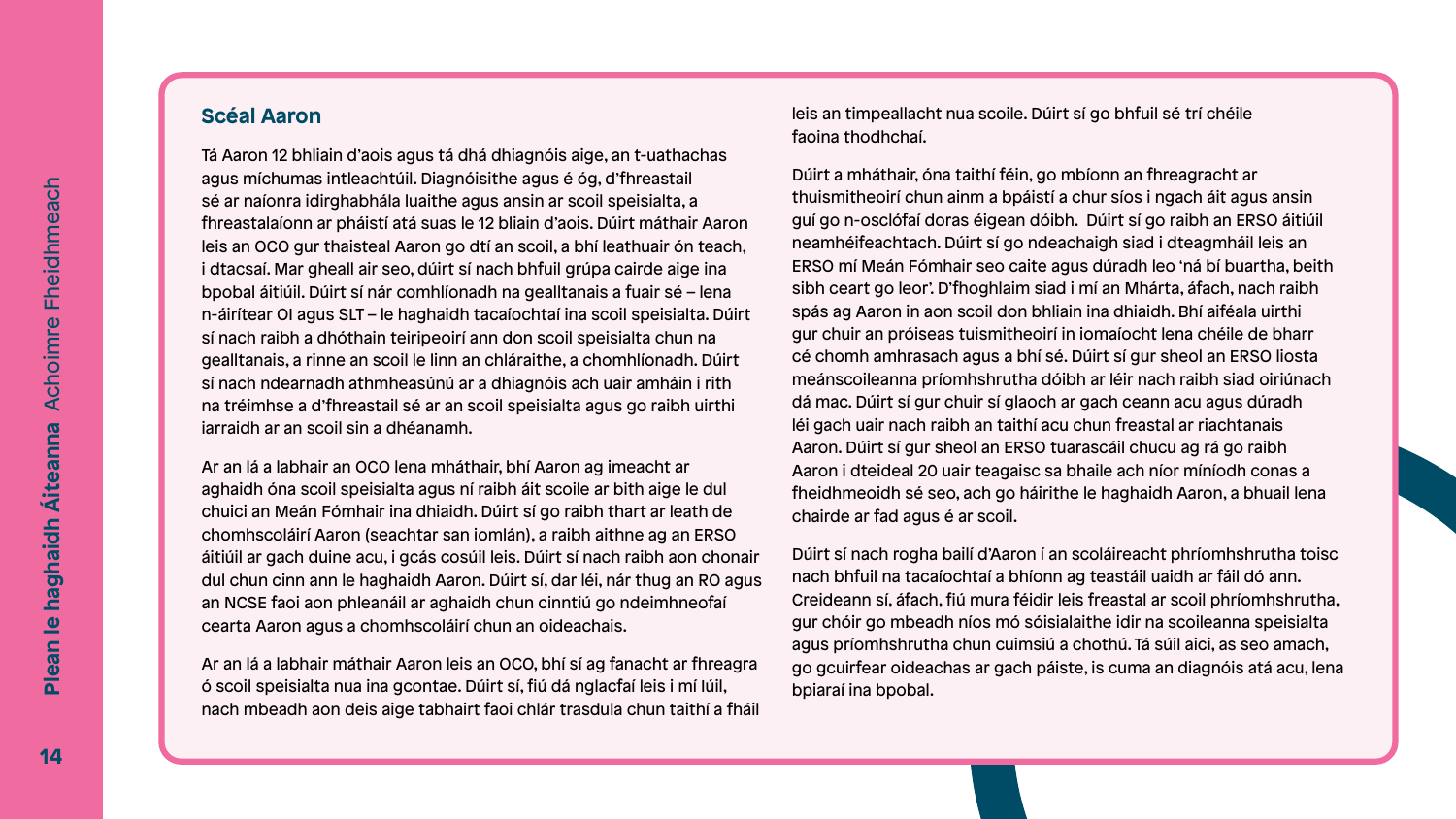### **Scéal Leo**

Diagnóisíodh go raibh uathachas ar Leo cúpla mí sular thosaigh sé sna Naíonáin Shóisearacha. Roghnaigh a bhunscoil beartaithe rang speisialta a bhunú ag an am céanna agus fuair sé áit. Chuir a mháthair an OCO ar an eolas gur iarr sí ar an NEPS measúnú a dhéanamh an raibh an áit a tairgeadh oiriúnach dá mac, ach toisc nach raibh siad oscailte léi, bhí uirthi dul i dteagmháil le príomhoide na scoile agus scéal mór a dhéanamh de ionas go dtarlódh sé. Dúirt sí go bhfuair sé oideachas hibrideach le cabhair ó SNA.

Dúirt máthair Leo gur mhol príomhoide na scoile di, nuair a bhí sé i rang a trí, tús a chur leis an bpróiseas chun áit meánscoile a fháil dó. Dúirt sí gur thosaigh sí ag dul go díreach i dteagmháil le scoileanna príomhshrutha, agus tar éis foghlaim nach raibh aon rang le haghaidh páistí leis an uathachas in aon mheánscoil phríomhshrutha ina contae agus tar éis sin amháin, chuaigh sí i dteagmháil lena hERSO áitiúil chun cuidiú a lorg. Dúirt sí nár chuir an ERSO an tacaíocht ar fáil agus chuir sí gearán isteach chuig an NCSE. Dúirt sí go ndeir an NCSE le tuismitheoirí chun clárú an bhliain a bhfuil an áit scoile ag teastáil, ach ní chuireann sé sin san áireamh má tá foirgneamh nua de dhíth ar an scoil chun rang speisialta a chur i ngníomh.

Dúirt sí gur éirigh an lorg ar áiteanna scoile dá mac agus a chúigear comhscoláirí, a bhí ag críochnú na scoile leis, ina phost lánaimseartha di. Dúirt sí gur dhearbhaigh comhordaitheoir réigiúnach an NCSE di go raibh socruithe faoi lánseol i gcomhair meánscoil iar-bhunscoile chun rang a oscailt le haghaidh páistí leis an uathachas ina réigiúin. Dúirt sí go ndeachaigh sí go díreach i dteagmháil leis an iar-bhunscoil agus go ndúirt siad nár chuala siad ón NCSE agus nach raibh aon phlean acu chun rang speisialta a oscailt. Dúirt sí go bhfuair a mac áit scoile go mall le haghaidh mhí Mheán Fómhair ach ní raibh sí cinnte dá mbeadh áit aige i rang speisialta nó dá mbeadh sé ag fáil cabhrach ó SNA. Dúirt sí go raibh ocht mbliain ag an NCSE agus an RO chun pleanáil a dhéanamh dá mac, agus go raibh sé seafóideach go raibh ar thuismitheoirí an méid sin trioblóide a chur orthu féin chun áit scoile a chinntiú dá bpáistí. Dúirt sí nár chóir gur gá do thuismitheoirí bagairt na caingne a thabhairt don RO agus do scoileanna as áit scoile a dhiúltú dá bpáistí ar bhonn an mhíchumais, ach is cosúil nach n-oibríonn aon rud eile seachas sin. Dúirt sí go bhfuil meon olc ag an NCSE, agus go ndúirt siad léi dá n-osclóidís ranganna le haghaidh páistí leis an uathachas, go dtiocfadh páistí amach ó fud na háite chun clárú.

Dúirt sí gurb iad na páistí uathacha, a bhfuil struchtúr agus leanúnachas uathu, na páistí nach bhfaigheann ceachtar acu. Ina ionad, dúirt sí go mbíonn gach rud ag an nóiméad deiridh, agus fágann sé sin páistí, ar nós a mic, trí chéile. Dúirt sí nár phleanáil an rialtas le haghaidh an daonra, go bunúsach. Dúirt sí nach freagairt cheart é an oideachas sa bhaile toisc nach féidir an t-eispéireas meánscoile a athchruthú sa bhaile. Ó thaobh an chuimsithe de, dúirt sí gur aimsigh sí maidir leis na páistí a d'fhreastail ar scoileanna a raibh ranganna iontu le haghaidh páistí leis an uathachas, go nglacann siad lena bpiaraí uathacha níos mó. Dúirt sí nár chóir do pháistí le RSO freastal ar scoileanna taobh amuigh dá bpobal áitiúil, a chiallódh go gcaillfidís ceangail leis na daoine a d'fhéadfadh súil a choinneáil orthu sa todhchaí. Dar léi, má táimid mar shochaí ag iarraidh domhan cuimsitheach a thógáil do fhaoine fásta, caithfimid cuimsitheacht a chothú ón óige.

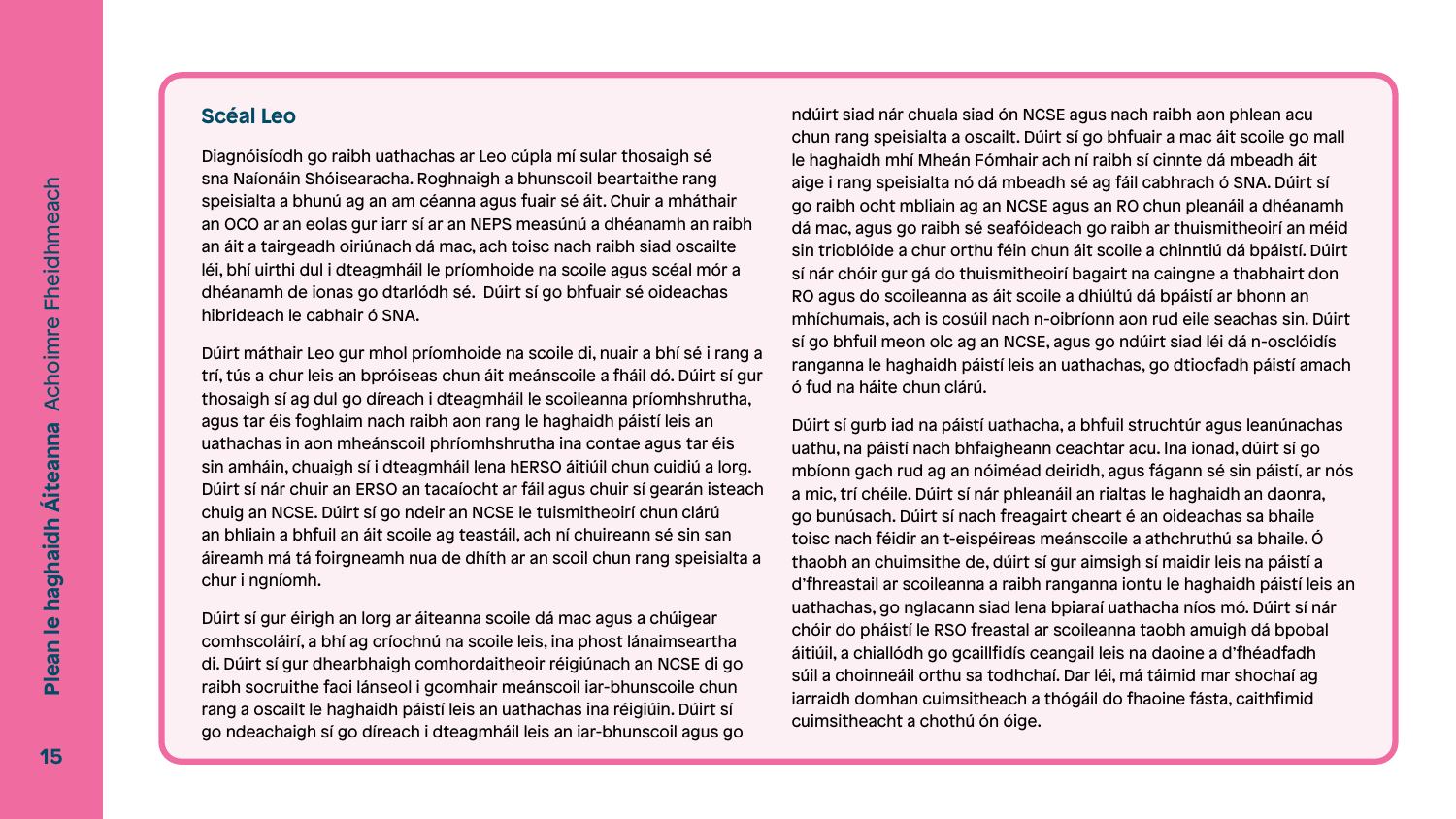#### **Scéal Robert**

Diagnóisíodh go raibh uathachas ar Robert nuair a bhí sé naoi mbliana d'aois. Chuir a mháthair an OCO ar an eolas gur fhreastail sé ar bhunscoil phríomhshrutha agus go raibh lántacaíocht aige ó SNA go dtí gur tharla an t-athrú leis an bpolasaí leithdháilte, a chiallaigh go raibh sé faoin scoil chun uaireanta an SNA a leithdháileadh. Dúirt sí nár cuireadh ar an eolas í maidir leis na huaireanta SNA laghdaithe a bhí á bhfáil ag a mac go dtí gur thosaigh sé ag teacht abhaile suaite ón scoil. Dúirt sí gur chuir siad isteach le haghaidh díolúine Ghaeilge dó, agus dúradh leo nárbh fhéidir leis sin a fháil díreach toisc go raibh an t-uathachas air. Dúirt sí gur mhol síceolaí Robert go bhfreastalaíonn sé ar rang uathachais san iar-bhunscoil. Dúirt sí go raibh na hiar-bhunscoileanna ar fad le ranganna uathachais, a bhí gar don teach, lán, ach d'éirigh léi spás a fháil do Robert i scoil a bhí 25km uaidh. Dúirt sí go dtógann sé tacsaí chuige anois gach lá. Dúirt sí go bhfuil an scoil saintógtha, agus ciallaíonn sin gur ghlac sé cúig bliana chun dul ó phleanáil go ceadú go soláthar. Dúirt sí go bhfuil an fhoireann oilte, go bhfuil na háiseanna oiriúnach, agus go bhfuil ag éirí go hiontach le Robert inti. Dúirt sí gur chabhraigh na múinteoirí acmhainne leis seasamh do chomhairle na ndaltaí, agus is ionadaí do chomhairle na ndaltaí é anois, ag obair ar son a bpiaraí uathacha.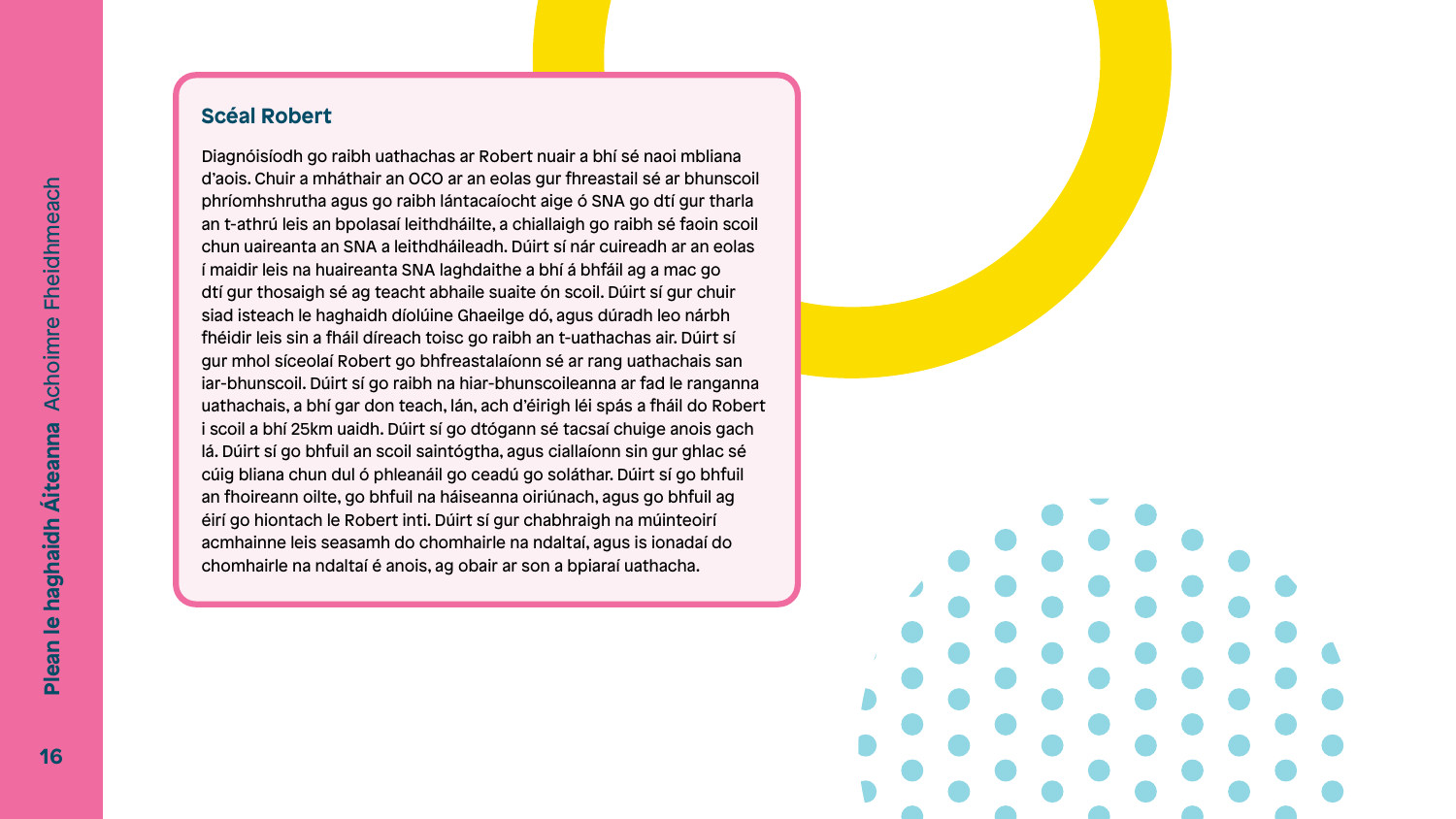- 
- 
- 



Déanaimid na moltaí seo chun deireadh a chur leis na bacainní a chuireann isteach ar chearta chun an oideachais na bpáistí le RSO sna pobail ina gcónaíonn siad. Samhlaítear maidir le baint na mbac ar rochtain ar leanúntas an oideachais, go gcuirfidh sí feabhas ar na dúshláin taobh istigh den chóras oideachais mar atá sé cumraithe faoi láthair agus go gcuirfidh sí an bonn ar fáil ar féidir córas cuimsitheach oideachais a thógáil air. Cé go bhfuil iarmhairtí costais ag baint leis na bearta seo sa ghearrthéarma, is córas níos inbhuanaithe í an tsamhail chuimsithe san fhadtéarma.



## **6. Moltaí**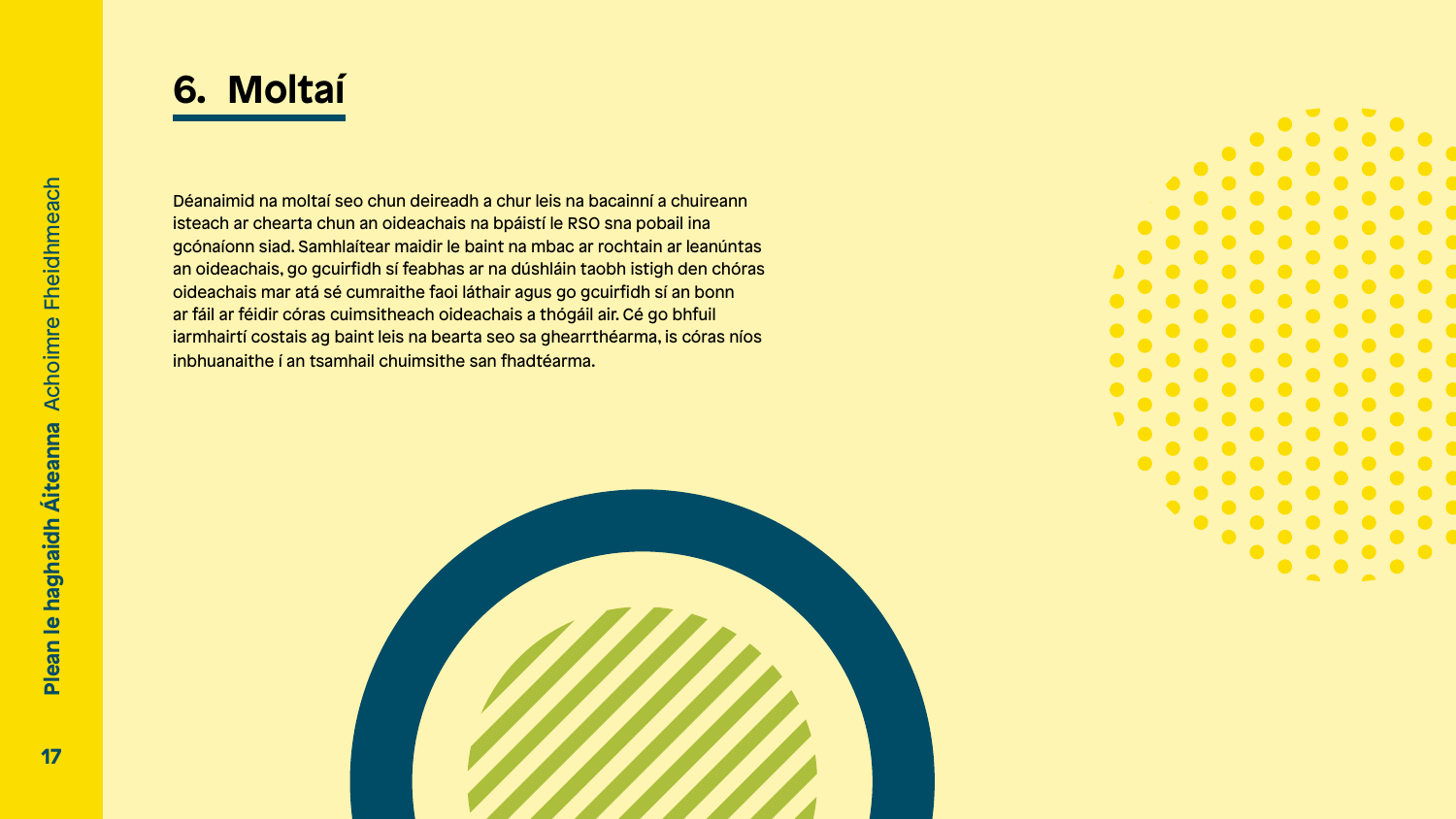#### **1. Pleanáil ar Aghaidh**

- a. Molann an OCO gur chóir go bhfeidhmíonn an t-oideachas sa bhaile mar atá sé beartaithe chun feidhmiú, go príomha mar bheart éigeandála atá teoranta ó thaobh ama de agus mar rogha deiridh.
- b. Molann an OCO go bhfoilsíonn an RO, ar bhonn práinne, plean chun cinntiú go mbeidh go leor áiteanna scoile ar fáil chun freastal ar riachtanais réamh-mheasta na bpáistí le RSO taobh istigh dá bpobail áitiúla.

#### **2. Rochtain ar Mheasúnuithe Síceolaíocha sa Ghearrthéarma**

a. Molann an OCO go n-idirghabhann an RO le scoileanna, tuismitheoirí, agus páistí le RSO trasna na tíre ina clár oibre cuimsithe.

a. Molann an OCO go gcinntíonn an RO rochtain éifeachtach ar shíceolaí tríd an NEPS, ar an Scéim chun Measúnuithe Síceolaíochta a Ordú (SCPA) nó ar sheirbhís eile le haghaidh na 4,000 (measta) páistí atá ag fanacht ar mheasúnú diagnóiseach chun fáil amach má tá áit i rang/scoil speisialta ag teastáil sa ghearrthéarma.

#### **4. Dul i dTeagmháil le Scoileanna, Tuismitheoirí agus Daltaí**

### **3. Acmhainn Áitiúil a Thógáil**

a. Molann an OCO go dtugtar sainordú agus acmhainní do gach scoil, ach go háirithe gach iar-bhunscoil, chun cóiríocht reatha fhoirgniú oiriúnach nó athearraíocht a bhaint aisti chun freastal ar riachtanais na bpáistí le RSO go háitiúil agus sa ghearrthéarma.

#### **5. Sonraí**

- a. Molann an OCO go mbailíonn an RO sonraí ar líon na bpáistí a bhfuil tacaíochtaí RSO uathu i suíomhanna comhtháite i mbunscoileanna agus iar-bhunscoileanna príomhshrutha agus na sonraí seo a chur san áireamh ina dTáscairí bliantúla Oideachais.
- b. Molann an OCO go bhfoilsíonn an RO sonraí bliantúla láraithe ar líon na bpáistí le RSO gan áit oiriúnach scoile.

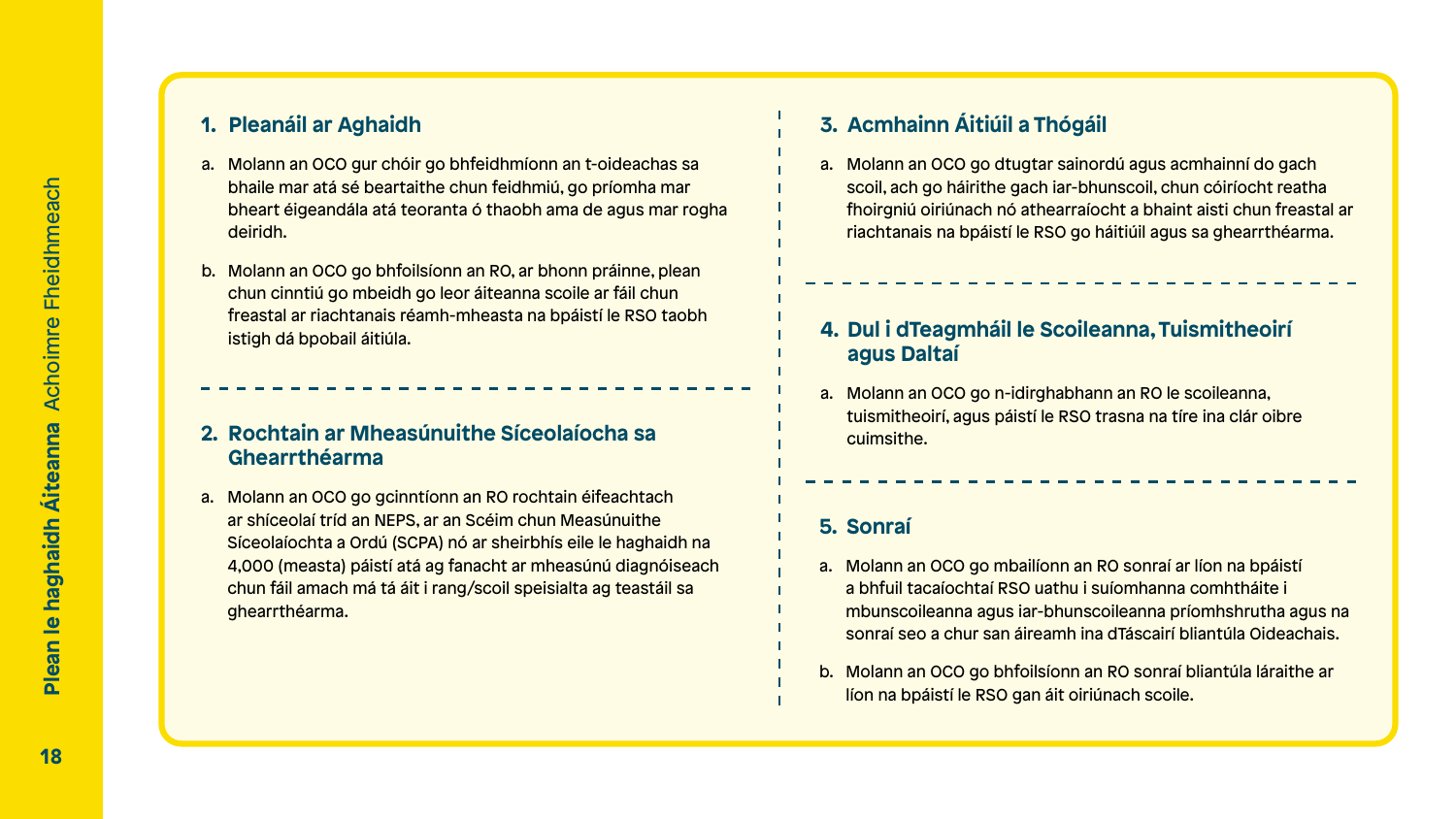#### **6. Reachtaíocht**

- a. Molann an OCO go smaoiníonn an t-athbhreithniú reatha ar an Acht ODRS más cóir codanna 3 go 13 a thosú nó a leasú, nó má tá reachtaíocht nua ag teastáil lena chinntiú go mbeidh pleananna neamhspleácha oideachasúla le haghaidh páistí le RSO bunaithe ar chearta, páistelárnach agus cuimsitheach.
- b. Molann an OCO idirghabháil láidir idir an RO agus an FSS, chomh maith leis an Roinn Sláinte agus an *Roinn Leanaí, Comhionannais, Míchumais, Lánpháirtíochta agus Óige,* maidir leis an athbhreithniú ar an Acht ODRS agus soláthar tacaíochtaí speisialaithe i scoileanna araon.
- c. Molann an OCO go smaoiníonn an t-athbhreithniú a leanann go fóill ar chuid 37A den Acht 1998 má tá an próiseas a achoimrítear taobh istigh de róthiarálach chun freastal ar na riachtanais atá ag páistí le RSO go pras agus, mar sin de, má tá leasú de dhíth ar chuid 37A.

#### **7. Rochtain ar Mheasúnuithe agus Tacaíochtaí Teiripeacha**

a. Molann an OCO go mbeartaíonn an RO agus an FSS comhphrótacal oibre chun cinntiú go bhfuil rochtain ag páistí le RSO ar mheasúnuithe agus tacaíochtaí a chuireann leis an oideachas i ngach suíomh oideachais.

### **8. Infheistiú i Múinteoirí**

a. Molann an OCO go socraíonn an RO go dtugann gach múinteoir, nua agus reatha, faoi oiliúint speisialaithe RSO agus cuimsithe ar bhonn bliantúil.